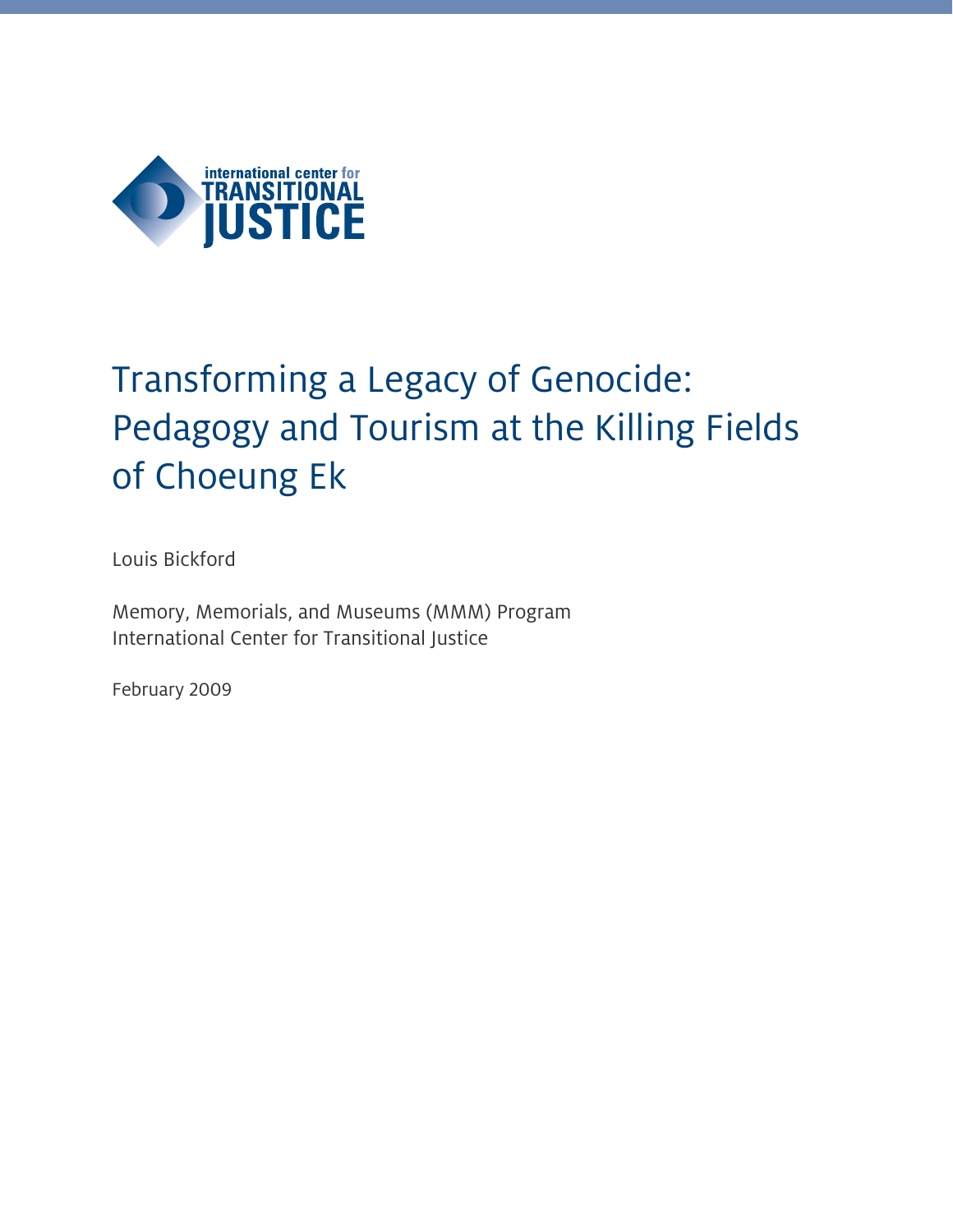#### About the Author

Louis Bickford is director of ICTJ's Memory, Memorials, and Museums Program and director of ICTJ's Policymakers and Civil Society Unit. Bickford, a political scientist, has consulted with governments, NGOs, human rights activists, and democratic movements on strategies for confronting the legacies of past abuse in more than a dozen countries. He previously worked as the associate director of the Global Studies Program and a lecturer in International Studies at the University of Wisconsin, Madison. He also was as a consultant for the Ford Foundation in Chile, and was a visiting researcher at the Latin American Faculty of Social Sciences.

Bickford earned a PhD at McGill University (1997) and an MA at the New School for Social Research (1993), both in political science, and did additional graduate work at the University of Oslo, Norway. He has published in Human Rights Quarterly and Latin American Research Review, and has contributed chapters to several books, including The Art of Truth-telling about Authoritarian Rule (2005). He is currently adjunct professor at the Wagner School of New York University and in the Graduate Program in International Affairs (GPIA) at the New School for Social Research.

#### **About ICTJ**

The International Center for Transitional Justice assists countries pursuing accountability for past mass atrocity or human rights abuse. ICTJ works in societies emerging from repressive rule or armed conflict, as well as in established democracies where historical injustices or systemic abuse remain unresolved.

<sup>©</sup> International Center for Transitional Justice 2009. All rights reserved. No part of this publication may be reproduced, stored in a retrieval system or transmitted in any form or by any means, electronic, mechanical, photocopying, recording or otherwise, without full attribution.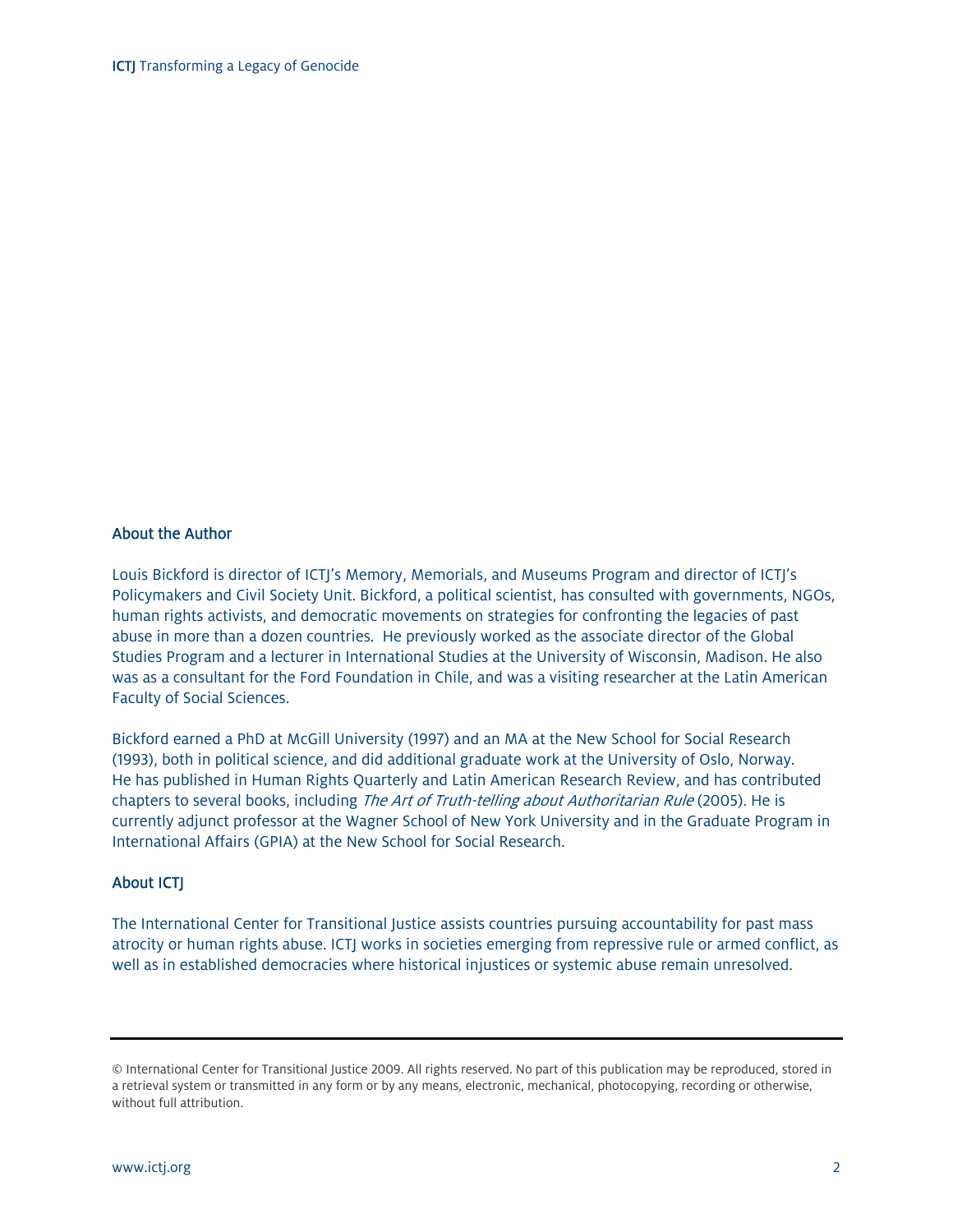# **Table of Contents**

| Considerations for the future of the site as a public memorial dedicated to teaching about the |  |
|------------------------------------------------------------------------------------------------|--|
|                                                                                                |  |
|                                                                                                |  |
|                                                                                                |  |
| Appendix 2—Some reflections on tourism at sites of genocide and mass atrocity21                |  |
|                                                                                                |  |
|                                                                                                |  |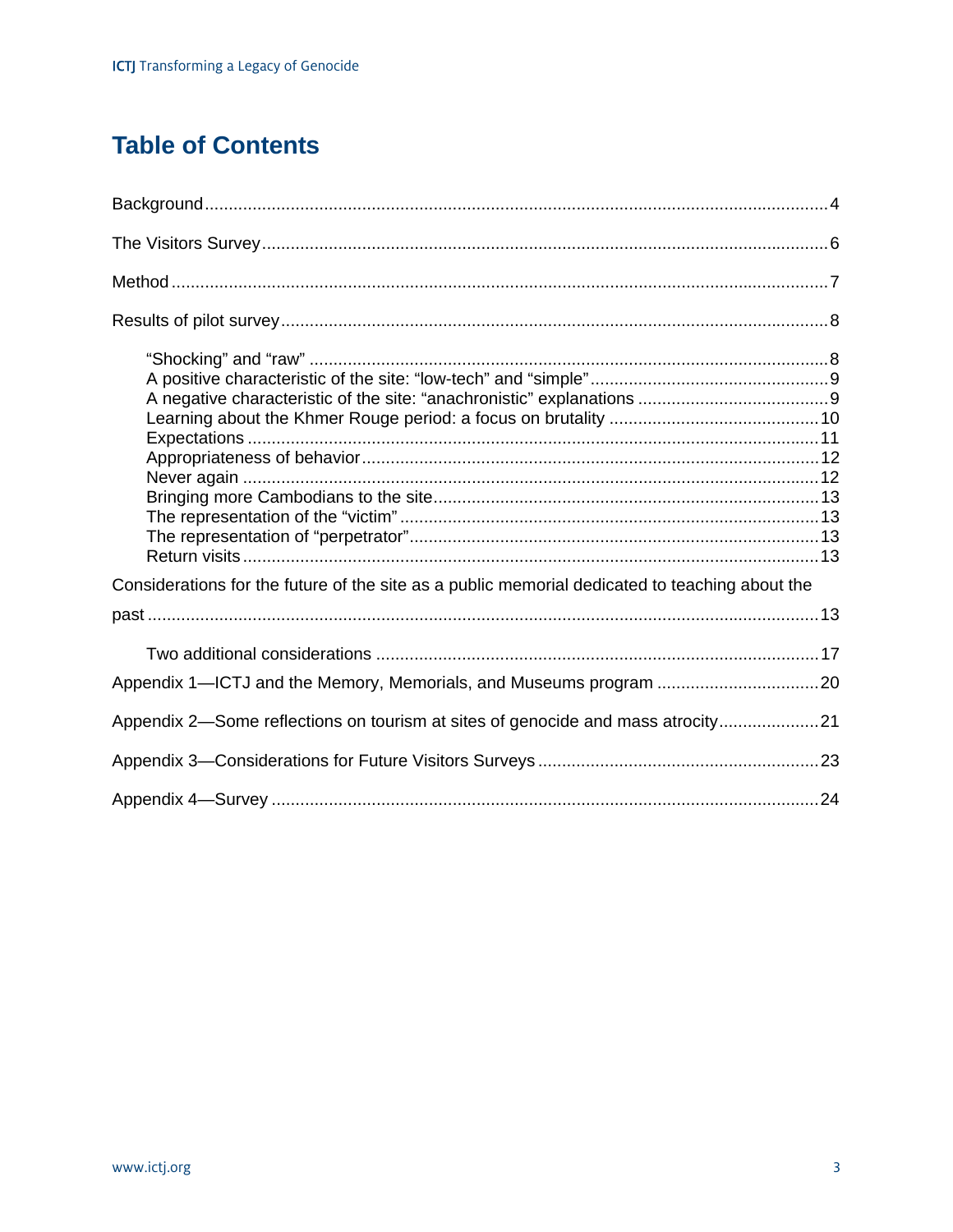# **Background**

From November 15 to 17, 2007, ICTJ carried out a pilot survey of visitors at Choeung Ek, one of Cambodia's notorious "killing fields." Between 1975 and 1979, the Khmer Rouge government killed some 20,000 people here, the majority of whom first had passed through the notorious Tuol Sleng prison and detention center.  $\frac{1}{1}$ 

Choeung Ek is one of the estimated 500 killing fields found throughout Cambodia. In 1980, one year after invading Cambodia, the Vietnamese found mass graves at this site. Since then, a total of 8,985 skeletons have been exhumed from the site. The remains were treated with chemicals so they could be preserved and displayed in a memorial.<sup>2</sup> Of the 129 mass graves discovered, 86 remain untouched.<sup>3</sup>

In 1988, the Cambodian government's ministerial and municipal authorities created a new memorial at the site. They moved the skeletal remains to a concrete stupa, or Buddhist shrine, and erected explanations of Choeung Ek's tragic history.

Since then, little has changed within the site itself, except for the addition of a few signs near the entrance. The entrance donation is \$2 for foreign visitors, and free for Cambodians. Guided tours are available in English (with tips accepted).

<sup>2</sup> Wynne Cougill, "Buddhist Cremation Traditions for the Dead and the Need to Preserve Forensic Evidence in Cambodia," Documentation Center of Cambodia in

<sup>&</sup>lt;sup>1</sup> There are many excellent written works on Choeung Ek. However, the particular focus of this report on the practical experiences and impressions of visitors to the site is unusual, and even perhaps unique. Many of the other works focus on more theoretical aspects of the site, such as the use of memorial sites in nation-building, or more historical aspects, such as the role of Vietnamese museologist Mai Lam in the creation of the museum at Tuol Sleng in the 1980s. David Chandler's 1999 book, *Voices from S-21: Terror and History in Pol Pot's Secret Prison* (Berkeley: University of California Press), is essential reading, even though it focuses on Tuol Sleng. Other works include Meng-Try Ea, "Cambodian Memorialisation: Tuol Sleng Genocide Museum and Choeung Ek Genocide Memorial" (Documentation Center of Cambodia, draft manuscript, Aug. 14, 2006) and Rachel Hughes, "Memory and Sovereignty in Post 1979 Cambodia: Choeung Ek and Local Genocide Memorials," in Susan E. Cook, ed., *Genocide in Cambodia and Rwanda: New Perspectives,* (New Jersey: Transaction Books, 2005).

www.dccam.org/Projects/Maps/Buddhist\_Cremation\_Traditions.htm.

<sup>&</sup>lt;sup>3</sup> Paul Williams, "Witnessing Genocide: Vigilance and Remembrance at Tuol Sleng and Choeung Ek," Holocaust and Genocide Studies V18 N2, (Fall 2004) 234-254.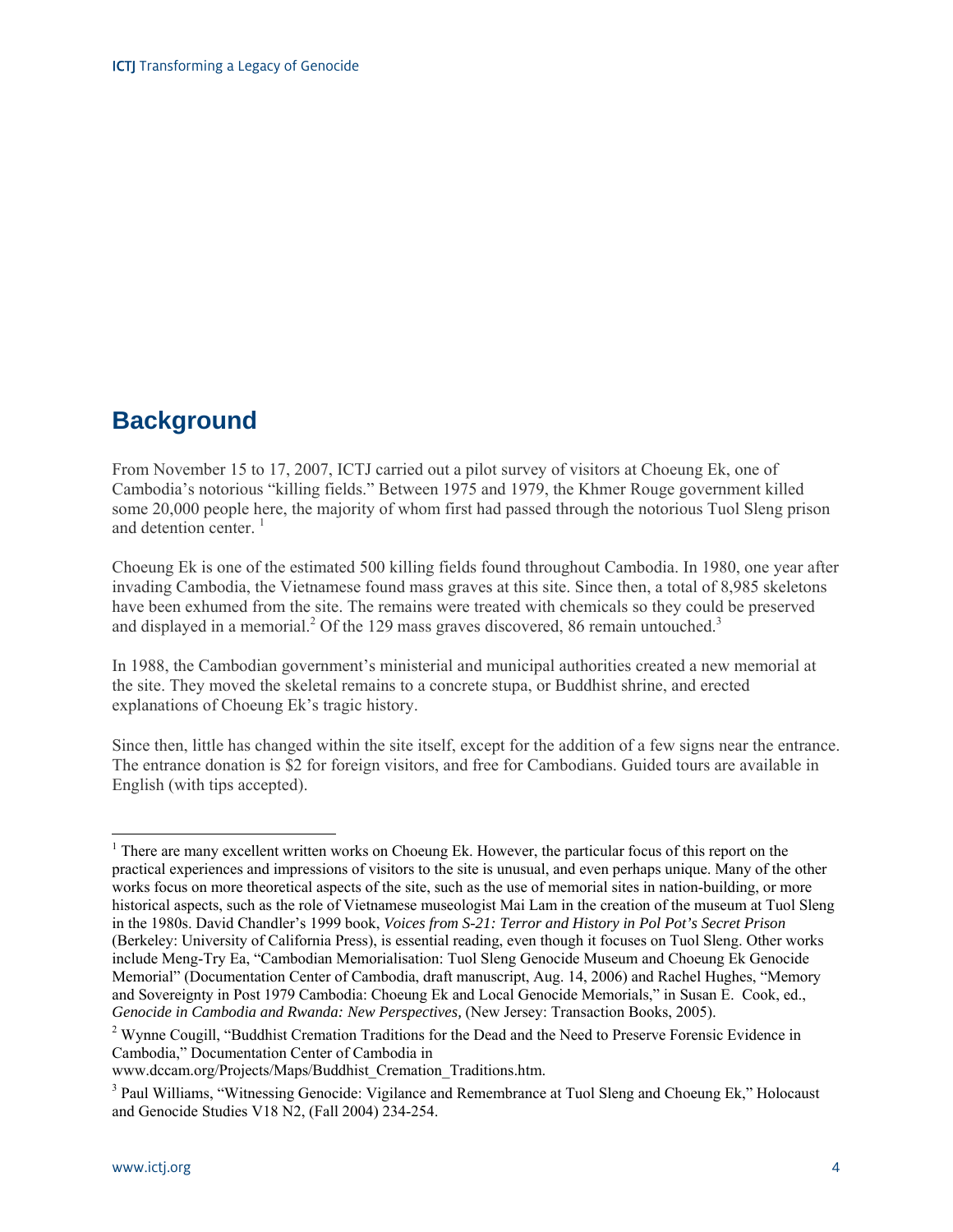Between 2004 and 2008, two important changes had occurred at Choeung Ek. First, the dirt road that linked Choeung Ek to Phnom Penh about six miles away had been paved, thanks to a project funded by the Asian Development Bank. 4 This greatly improves accessibility, as Choeung Ek is now only about a half-hour away by tuk-tuk – and even less time by car –from the biggest hotels in Phnom Penh. The other important change was that the rights to develop the site had been granted to JC Royal, a Japanese company that is also responsible for the road's maintenance. A company spokeswoman said that JC Royal created a nonprofit organization to manage the site. Some profits go to charity, including a scholarship fund for poor university students.<sup>5</sup>

The site is now one of the top five or six most popular tourist sites in the Phnom Penh area alongside other attractions like the Royal Palace and the National Museum. Local tuk-tuk drivers list Choeung Ek as one of the destinations to which they expect to take tourists regularly.

#### **The International Center for Transitional Justice**

ICTJ's Memory, Memorials, and Museums (MMM) Program is interested in strengthening the potential of public memorials such as Choeung Ek to contribute to justice by broadening democratic space and prompting constructive civic dialogue about the past<sup>6</sup>. ICTJ's approach therefore focuses on the communicative/educational power of public memorials and, borrowing from philosopher John Dewey, is deeply committed to experiential learning for an informed citizenry, while simultaneously recognizing and respecting the important emotive and sacred power these sites have for many visitors.

In order to confront the complex legacies of past atrocity, ICTJ believes that multifaceted, creative and interlocking strategies should always be considered, although the final combination must be determined by what is appropriate to the specific cultural and historical context. ICTJ believes that perpetrators of past crimes must be held accountable, as is clear in international law and in courts such as the Extraordinary Chamber of the Courts of Cambodia  $(ECCC)^7$ . Additional measures must be taken to deal with the past, including efforts to collectively remember past human rights abuse and atrocity through the creation of *public memorials*<sup>8</sup> about past human rights abuse, crimes against humanity, war crimes and genocide (or about the social movements that sought to confront these).

The term *public memorial* is used here as shorthand to include many different forms of monuments, memorials, sites and museums, as well as initiatives that re-classify these to give them new messages and narratives.

The idea of *public* in this phrase is meant to evoke the idea of a civic space where "people can discuss matters of mutual concern as peers and learn about facts, events and other people's opinions, interests and

 $^7$  For information about the ECCC, see the websites for the Documentation Center of Cambodia

(http://www.dccam.org) and the ICCTJ (http://www.ictj.org/en/where/region3/642.html). 8

 4 Asian Development Bank Contracts Award recorded in January 2006; BBC report, Guy De Launey**, "**Killing Fields Deal Hits a Delay," April 7, 2005 (http://news.bbc.co.uk/go/pr/fr/-/2/hi/asia-pacific/4419671.stm).

 $<sup>5</sup>$  In an interview and discussion on Nov. 12, 2007, Ros Sophearavy, deputy director of Choeung Ek, said the site is</sup> managed by the nonprofit arm of JC Royal; however, the Phnom Penh municipality authorizes all initiatives. The nonprofit runs the scholarship program. In 2005 to 2006 it gave awards to 30 students, and in 2007 to 2008, 120 students.

 $6$  To get a sense of the theoretical rationale for the MMM program, see Louis Bickford, 2008,

<sup>&</sup>quot;Memoryworks/Memory Works", manuscript, ICTJ, 2008 and Sebastian Brett, Louis Bickford, Liz Ševčenko, and Marcela Rios, 2008, "Memorialization and Democracy: State Policy and Civic Action," ICTJ. 7

<sup>&</sup>lt;sup>8</sup> For a definition and discussion of the meaning of the term "public memorial" see Sebastian Brett, Louis Bickford, Liz Ševčenko, and Marcela Rios, 2008, "Memorialization and Democracy: State Policy and Civic Action," ICTJ.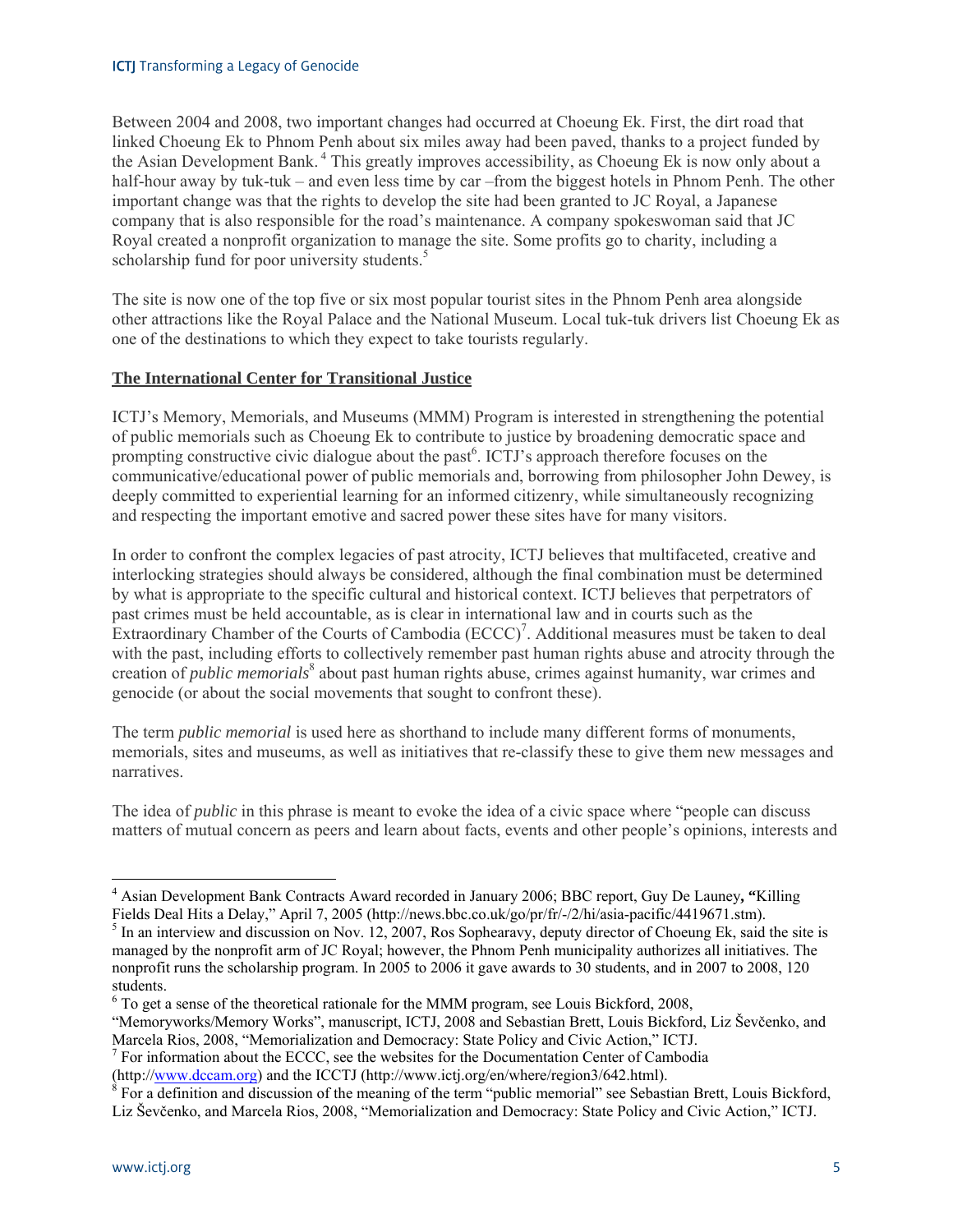perspectives."<sup>9</sup> In this sense, public memorials can be "critical forums for ongoing dialogue on past traumas and their legacies" and can thus help to "ensure against future suppression of human rights."<sup>10</sup> ICTJ is particularly interested in identifying the ways in which public memorials might achieve this potential. $11$ 

Public memorials are important components of a holistic transitional justice approach. They seek to confront the legacies of atrocity by drawing on representations of the past to learn lessons about democratic citizenship and human rights. They are primarily tools of human rights education in its broadest sense, combining public art, civic space, and the power of memory to build better societies in the future. The obligation to memorialize past atrocity is also an emerging norm under international  $\text{law}^{12}$ .

# **The Visitors Survey**

The purpose of the visitors survey was to understand why people were coming to this site, what they got out of their visits, and whether they were affected by the experience in tangible ways. Did it make them understand the Khmer Rouge period better? Did it cause them to reflect on mass atrocity? Was visiting the site a spiritual experience? Might visiting this site propel them to stop potential future episodes of crimes against humanity? In a discussion with Deputy Director of the site Ros Sophearavy on Nov. 12, 2007, moreover, Sophearavy explained what she wanted ICTJ to accomplish with the survey: to "help us improve this site to attract more tourists." Despite the ethical and operational challenges that tourism at sites of genocide presents (see Appendix 2), ICTJ set out with this as one of its primary goals in conducting the survey.

The project was driven by a sense that Choeung Ek , as a major site for both public education of Cambodians about their past and for international tourism, was not reaching its potential, especially in terms of educating visitors about the Khmer Rouge period and about genocide and crimes against humanity more generally. This survey therefore aims to provide some concrete clues about how to improve the site that could be shared with key interlocutors, including the manager, the nonprofit arm of JC Royal,<sup>13</sup> and other relevant organizations such as the Documentation Center of Cambodia and the Ministry of Fine Arts and Culture.

Additionally, as an institution that works with public memorials to past atrocity and human rights abuse, ICTJ had a second goal. ICTJ itself would benefit from a better understanding Choeung Ek, informing ICTJ's work with other public memorialization projects. Choeung Ek represented an especially interesting case study, as it raised questions related to genocide tourism , transitional justice and the role of public memorialization in dealing with past societal traumas.

<sup>9</sup> Jean Cohen, "Trust, voluntary association, and workable democracy," in Mark E. Warren, ed., *Democracy and Trust,* Cambridge, England: Cambridge University Press, 2001, p. 216.<br><sup>10</sup> Liz Ševčenko, "The Power of Place: How historic sites can engage citizens in human rights issues," Minneapolis:

The Center for Victims of Torture's New Tactics in Human Rights Project, 2004, p. 14.

<sup>&</sup>lt;sup>11</sup> The definition of *public* used here raises a bit of a chicken-and-egg question, which comes first, democratic space or public memorials. Some of the memorials represented here, such Derb Moulay Cherif in Morocco, can be seen as efforts to liberalize and democratize public spaces by fostering public conversations about the past that ideally lead to conversations about the present and future. 12 See Veronica Hinestroza Arenas, "Historical Memory in South America: does regional experience support a

regional customary obligation to remember the past?" Dissertation (unpublished) for LL.M in International Human Rights Law, University of Essex, UK, Law Department, and submitted October 15, 2008., 13 Interview and discussion on Nov. 12, 2007, with Choeung Ek's Deputy Director Ros Sophearavy.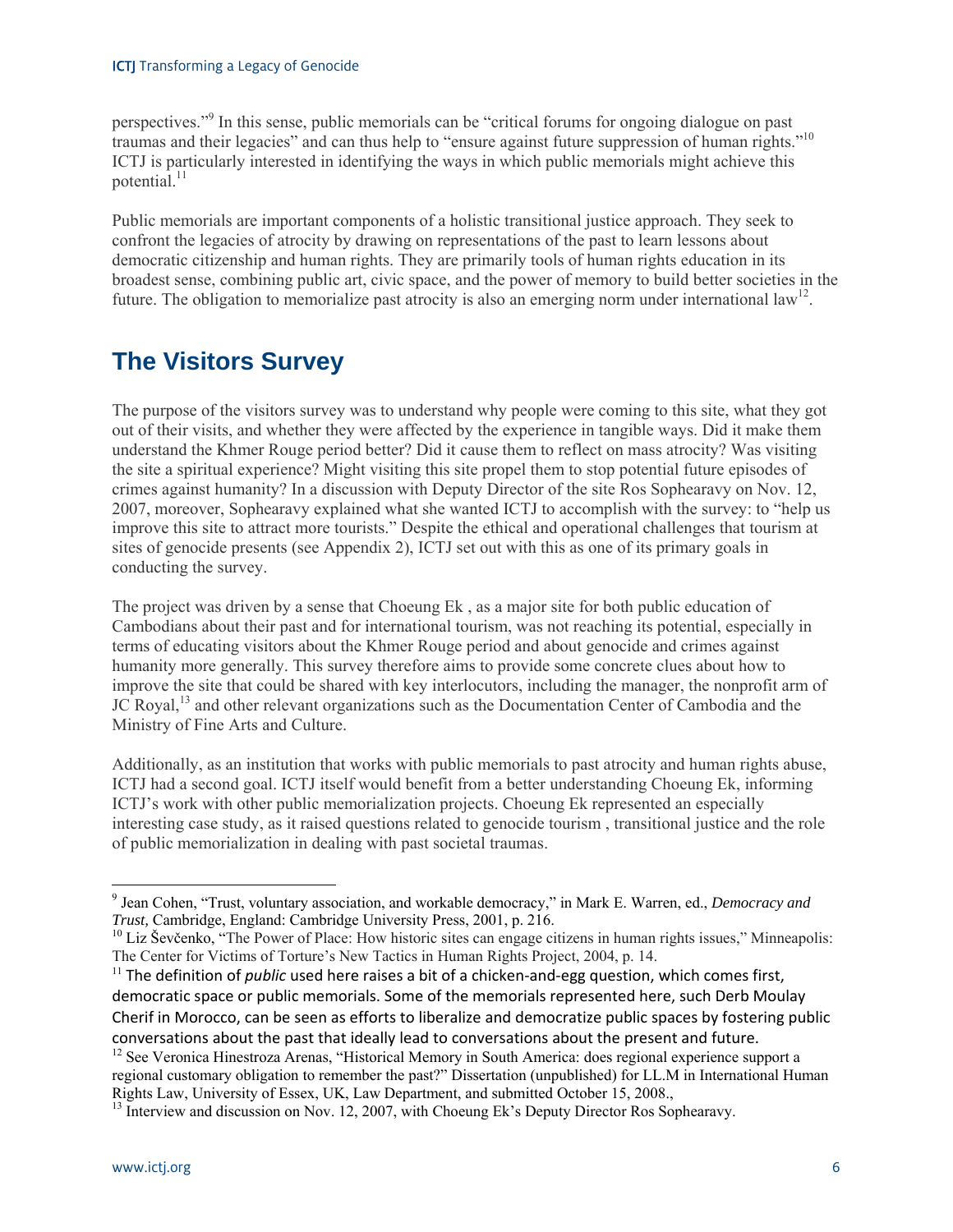

Hundreds of thousands of people each year visit Choeung Ek's infamous killing fields outside of Phnom Penh. Between April and October of 2006, 200 to 300 visitors came per day. From October to March, that number increased to between 400 and 500. In 2007, the low season saw 300 to 400 per day, and 400 to 600 people came daily during the high season, site administrators said.

#### Photos, left to right:

- 1. The tree against which executioners beat children to kill them.
- 2. A guide gives a tour standing inside the stupa in front of a shelf full of skulls and bones; shelves like this fill eight stories.
- 3. The stupa from a distance.

# **Method**

Over the course of four days in November, ICTJ senior staff member Louis Bickford conducted a survey with over 20 questions (see Appendix 4) with the assistance of three English-speaking Cambodian university students.<sup>14</sup> The team conducted the interviews between 9 a.m. and 2 p.m. Bickford returned on subsequent occasions that month and in January 2008. In total, the team interviewed 72 visitors to Choeung Ek. The majority were foreigners. Seven were Cambodians, and were interviewed in Khmer. Two interviews were conducted in Spanish, and the rest were in English. The team asked everyone for permission to use their names. No one refused to be interviewed. In fact, most people were happy to talk, and a few commented that the interview itself was a useful learning experience because it allowed conscious reflection on what they'd just experienced.

#### **Summary findings**

Choeung Ek has enormous potential to teach its visitors about the history of Cambodia, and specifically to draw out lessons from the tragedies of the Khmer Rouge period. It is a powerfully emotional place that has spiritual and mystical elements—a location still haunted by the ghosts of the thousands who died there.

The single most important observation from the survey is that, despite some of the complicated questions swirling around the notion of genocide tourism (see Appendix 2), most interviewees believed that they would be better global citizens as a result of visiting Choeung Ek. Visitors seemed genuinely changed by

<sup>&</sup>lt;sup>14</sup> The author thanks Huong Sok En, Moeng Theara, and Tep Sokunvannary for their assistance.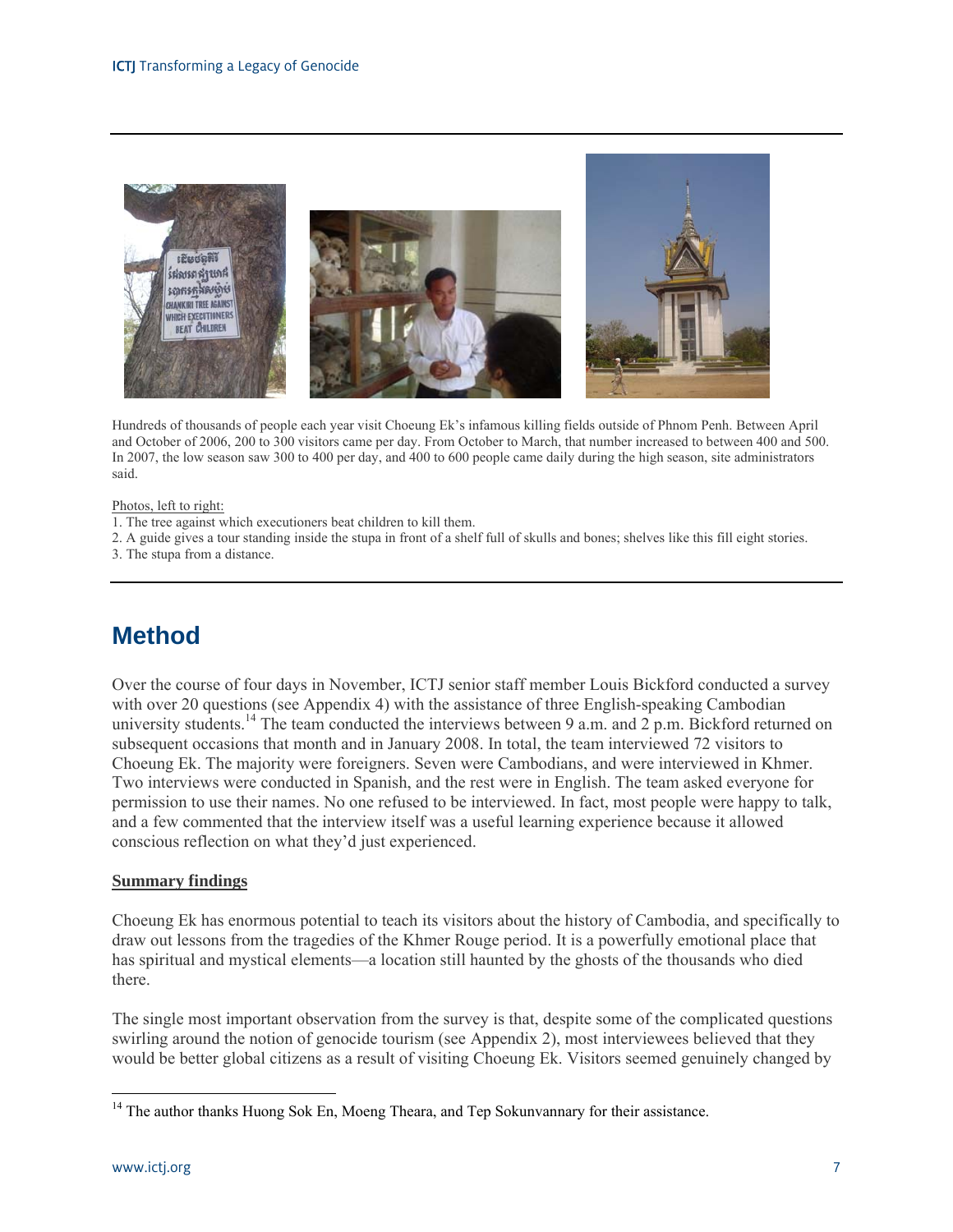this experience. One said, "This makes me wonder about situations like Darfur," and others said they would pay more attention to news about genocide. A number of people said, "I hope I would stand up against something like this if it happens in the future." While it is almost impossible to measure whether the site produces such positive results directly, it would be well worth exploring.

Our survey yielded two additional observations. First, it is very clear that this site can be improved to better meet some of the stated goals of its managers—namely, to bring more tourists and to teach those tourists about a terrible period in Cambodian history. Some of the improvements would be very inexpensive. For example, a map could be posted at the entrance and some of the narrative plaques could be updated. These and other recommendations are listed in detail below.

Second, it is relevant that most visitors are international tourists. They come to the site because it has been mentioned in a guidebook or another source of information for tourists. They do not know much in advance about the Khmer Rouge period. This is also discussed in more depth below.

# **Results of pilot survey**

The pilot survey provides a basic sketch of why people come to this site, what they hope to get out of it, whether they do indeed get that, and what they think might be improved.

We interviewed people as they were leaving Choeung Ek, near the exit inside the site. Most had spent about 30 minutes at the site. Men and women were equally represented, and ranged in age from 16 to 69. Almost everyone came in groups of two or three. Interviewees were of different nationalities, and included Australians (14), Cambodians (7), New Zealanders (7), Americans (6), Spaniards (4), and three or fewer people of other nationalities, including Canadian, Danish, German, Indian, and French. We did not interview any of the Japanese and Koreans who came to the site on tour buses because of language constraints. This is one important shortcoming of the survey that should be rectified in a later iteration.

Almost all respondents suggested that Choeung Ek was a profoundly disturbing place that evoked difficult and complex emotions. We saw a number of respondents sobbing, and some of them talked about how intense the visit had been. Canadian Patrick McManus, 47, was visibly choked up while he explained, "This is a powerful and sad place. I cannot believe that these things happened in my own lifetime."

When asked, "What do you believe the purpose of this memorial site is?" and "Does it accomplish that purpose?," the two most common answers were that it is a place "to educate both international visitors and Cambodians" and that it is a location for "preserving memory" about the Khmer Rouge's atrocities.

Other visitors remarked that such a site stood as a place to mourn the loss of life. Visitors also repeatedly commented on how difficult it was to believe that such atrocities actually took place, but that the site successfully proves that they did.

# **"Shocking" and "raw"**

One dominant set of responses focused on the ways in which Choeung Ek was "shocking," "disturbing" and "raw." It is clear that what we might call the shock value of the site is part of its effectiveness. Many commented on the visceral power of the skulls, bone fragments and clothing remnants that made the experience particularly real and different. One respondent said, "Whatever they do to change this site, do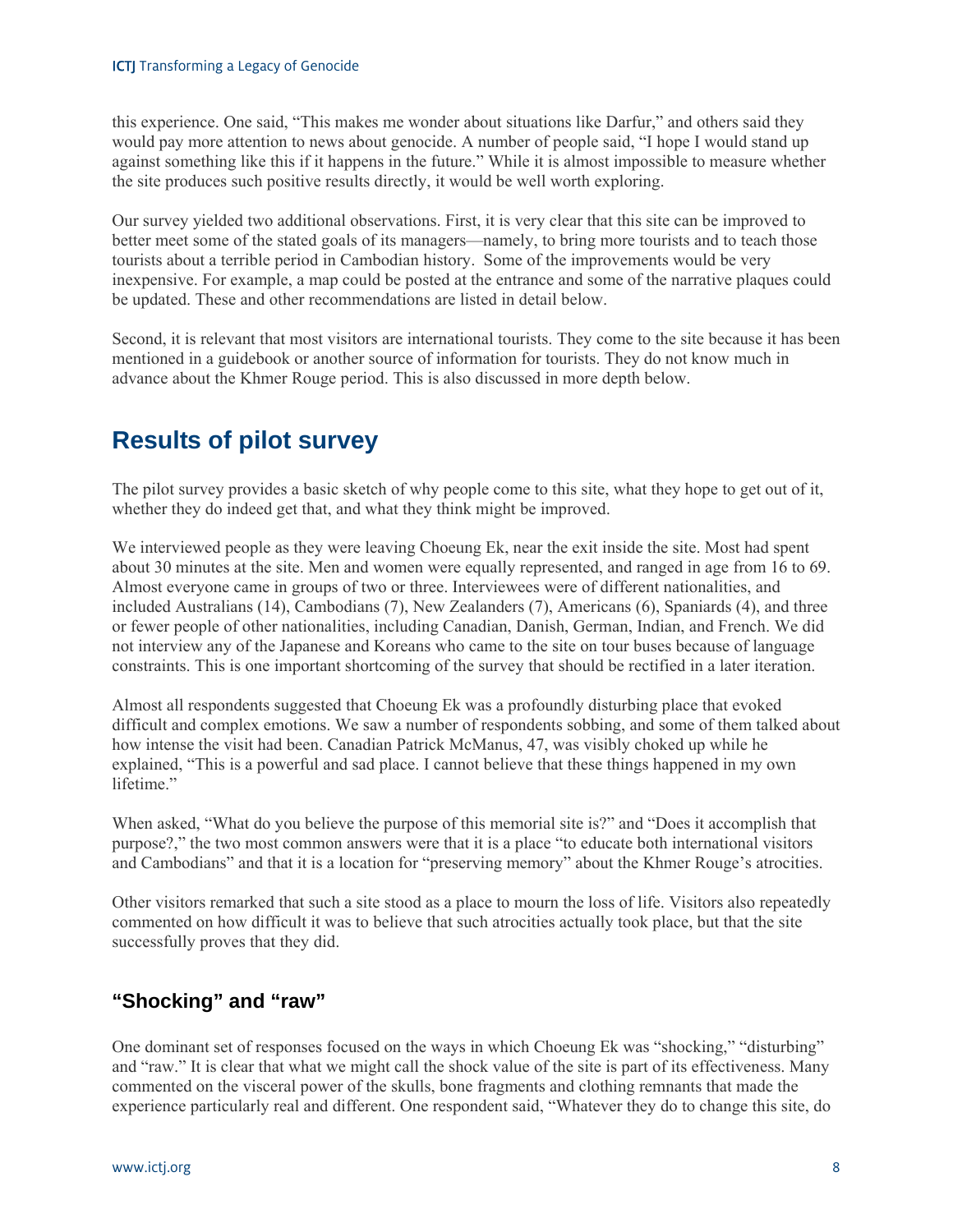not remove its rawness"; another said, "It is so raw here. I will never be able to forget it. That is what makes this experience so powerful."

A few respondents said their guides dug up bone fragments or teeth and gave them as grim mementos. Although the visitors found it distasteful, only one really complained. Others said that it added to the rawness or the disturbing nature of the place. Similarly, some were intrigued that a number of undisturbed grave pits remain.

A smaller number of respondents commented that there were probably ways to keep some of the site's power without displaying the human remains. One person suggested the use of model skulls and photos of all other bones so family members of the victims could bury or cremate the remains. An Australian couple said that while they were aware of the debate about the appropriateness of displaying human remains, it would be a shame if the actual skulls were removed; the husband, Anthony Adair, said, "It is the skulls that make this place so incredibly disturbing. But I'm not sure that you necessarily need the skulls, the actual skulls, in order to experience the power of this place. Perhaps it could be done through art or photography." His wife, Anne, added, "Yes, I suppose so, but it wouldn't really be the same, I'm afraid." Both ultimately agreed that it was important to leave this site as it is.

A number of tourists equated the rawness of the site with what they assumed was a locally appropriate way of dealing with such a tragedy. Anthony Adair said, "The worst thing would be for a bunch of wellmeaning international NGOs to come in and redesign this place in ways that are not culturally appropriate."

### **A positive characteristic of the site: "low-tech" and "simple"**

A similar set of comments focused on the importance of maintaining a low-tech site unsullied by "fancy gizmos," in the words of one American in her 20s. Visitors seemed worried that if technology came to Choeung Ek, the result would diminish the simplicity that makes this place what it is, said one respondent.

A few respondents said the site was well-run and did not need to change. These visitors felt that the place should be preserved in its original form and should not become more modern and artificial. One visitor commented that if it became too modernized, it would not reach the hearts of visitors in the same way.

# **A negative characteristic of the site: "anachronistic" explanations**

A number of people commented that the content and form of the explanations of what occurred at the site were very old. Most were written in the 1980s and reflect the political climate of that period. In this sense, many of the explanations are outdated and also questionably accurate according to more current scholarship.

The purpose of the site has changed since the 1980s. However, the site has not been updated to reflect that change. As many commentators have written, the original purpose of the site—as a public memorial was to contribute to a consolidation and legitimization of the post-Khmer Rouge regime. Beginning in 1979, the newly installed People's Republic of Kampuchea (1979-1993), embattled by Cold War politics and needing to shore up its support both internally and externally, wanted to demonstrate as vividly and unambiguously as possible the horrific crimes committed by the earlier regime. In fact, the secretive nature of the Khmer Rouge meant that many in the internationally community, for example, did not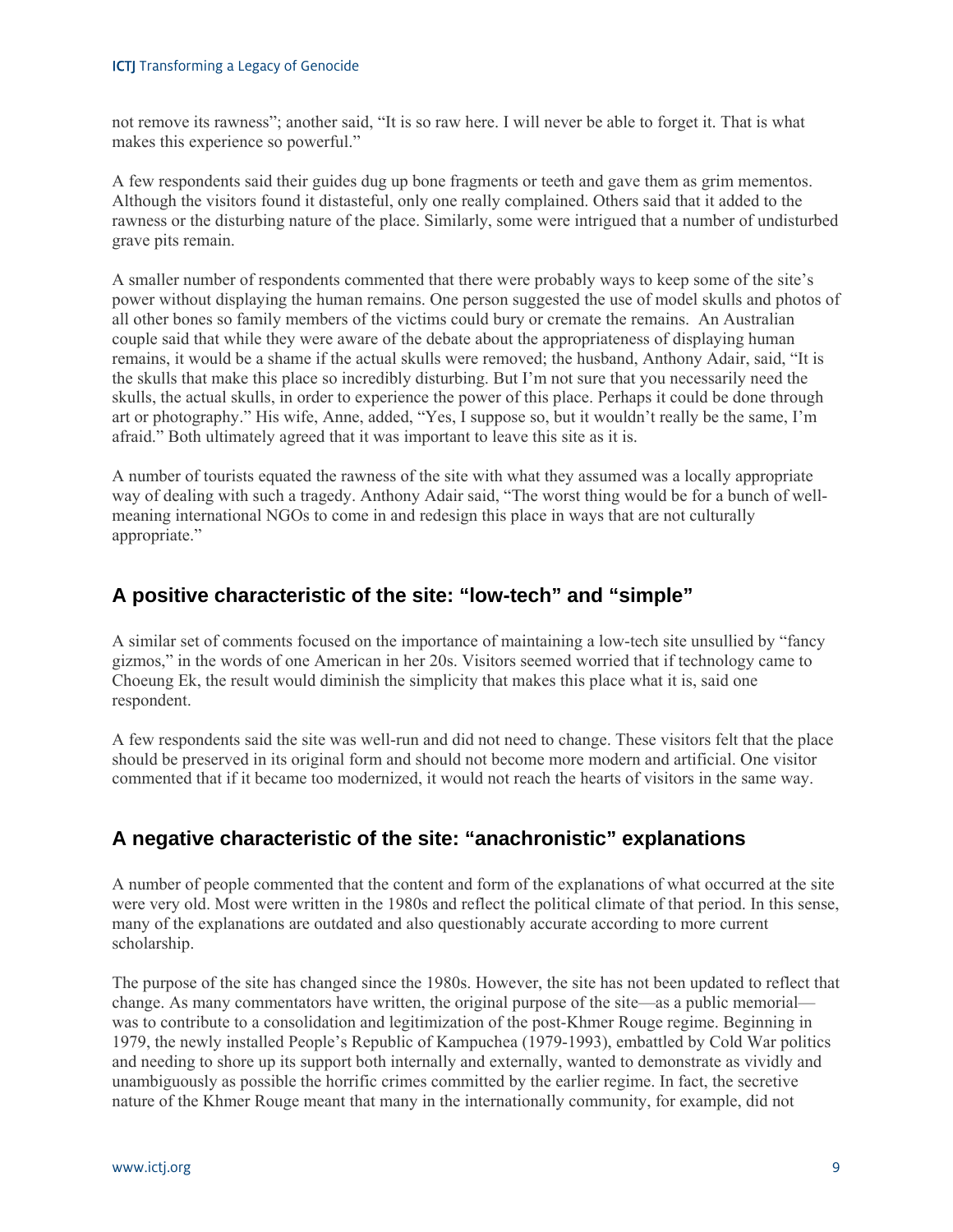believe, or *chose* not to believe because of the polarization of the Cold War, the extent of the Khmer Rouge's brutality. The goal of the new government was to construct a master narrative that not only rejected the Khmer Rouge but hinted ominously at the possibility, and consequences, of their return. , as Judy Ledgewood puts it<sup>15</sup>, the "most important message" of these sites "was powerful in its simplicity". The central message of the government was "you must support us because to fail to do so might result in the return to power of the Khmer Rouge".

This background helps to explain the harsh tone of signage at the site, the horrific descriptions of torture and death of victims, and the unambiguous condemnation of the Khmer Rouge throughout the site. But it does not adequately explain why new narratives have not also been added. For example, there are basically no examples at the site of historical description or analysis of the Khmer Rouge period, of the identity of the perpetrators, or of the stories of the victims. These might have been seen as inappropriate or difficult to construct in the 1980s, but could easily be assembled today. Most importantly, it is clear from this survey that many visitors would appreciate seeing new narratives at the site<sup>16</sup>.

### **Learning about the Khmer Rouge period: a focus on brutality**

Approximately three-quarters—a surprisingly large figure—of the respondents said they had not known the history of the Khmer Rouge before coming to the site, which suggests that their knowledge of that period will largely be formed by the educational experience they have at Choeung Ek (as well as to the Tuol Sleng Genocide museum, where almost all respondents had either already visited or planned to visit). Doris Doty, an American in her 60s, said, "Thankfully, the site exists because then you will never forget it. Also, we never knew about it, and we American people never did anything about it." As a couple from San Francisco pointed out, "This is definitely not in our textbooks in school in the United States."

So, if visits to Choeung Ek and Tuol Sleng are the primary exposures most visitors have to the Khmer Rouge and the period from 1975 to 1979, it is important to ask what they learned. As will be discussed below, it is a different but equally important question to ask what the site's proprietors want to communicate about the Khmer Rouge.<sup>17</sup>

Respondents almost unanimously highlighted that they had learned about the brutality of the regime and the details of the ways that people died at Choeung Ek. "It is amazing that such evil has existed in my own lifetime," said James Ronart, a New Zealander in his 60s on an organized tour. "The tree where they bashed children's heads - that is incredible." 18

Although the narratives at the site do not explicitly compare the Khmer Rouge to other perpetrators of genocide, three or four respondents made the link, suggesting that the site made them think of the Nazis

<sup>&</sup>lt;sup>15</sup> Judy Ledgerwood,, "The Cambodian Tuol Sleng Museum of Genocidal Crimes: National Narrative", in David E. Lorey, William H. Beezley, (eds) (2002), *Genocide, Collective Violence, and Popular Memory* (San Francisco: Scholarly Resources). p 112.

 $16$  This does not necessarily mean that the old narratives should be removed. It would be possible to include both the old narratives and the new narratives at the site. See Ivan Karp, Corinne Kratz, Lynn Szwaja, and Tomás Ybarra-Frausto (2006), *Museum Frictions: Public Cultures/Global Trabnsformations* (Durham, North Carolina: Duke University Press), epscially Part III, "Remapping the Museum".<br><sup>17</sup>According to many visitors, guidebooks such as those published by Lonely Planet are important additional sources

of historical information.

<sup>&</sup>lt;sup>18</sup> An anonymous American man in his 40s said, "I didn't realize that Khmer Rouge recruited young boys ... 8 and 14 to work for them and brainwashed those children."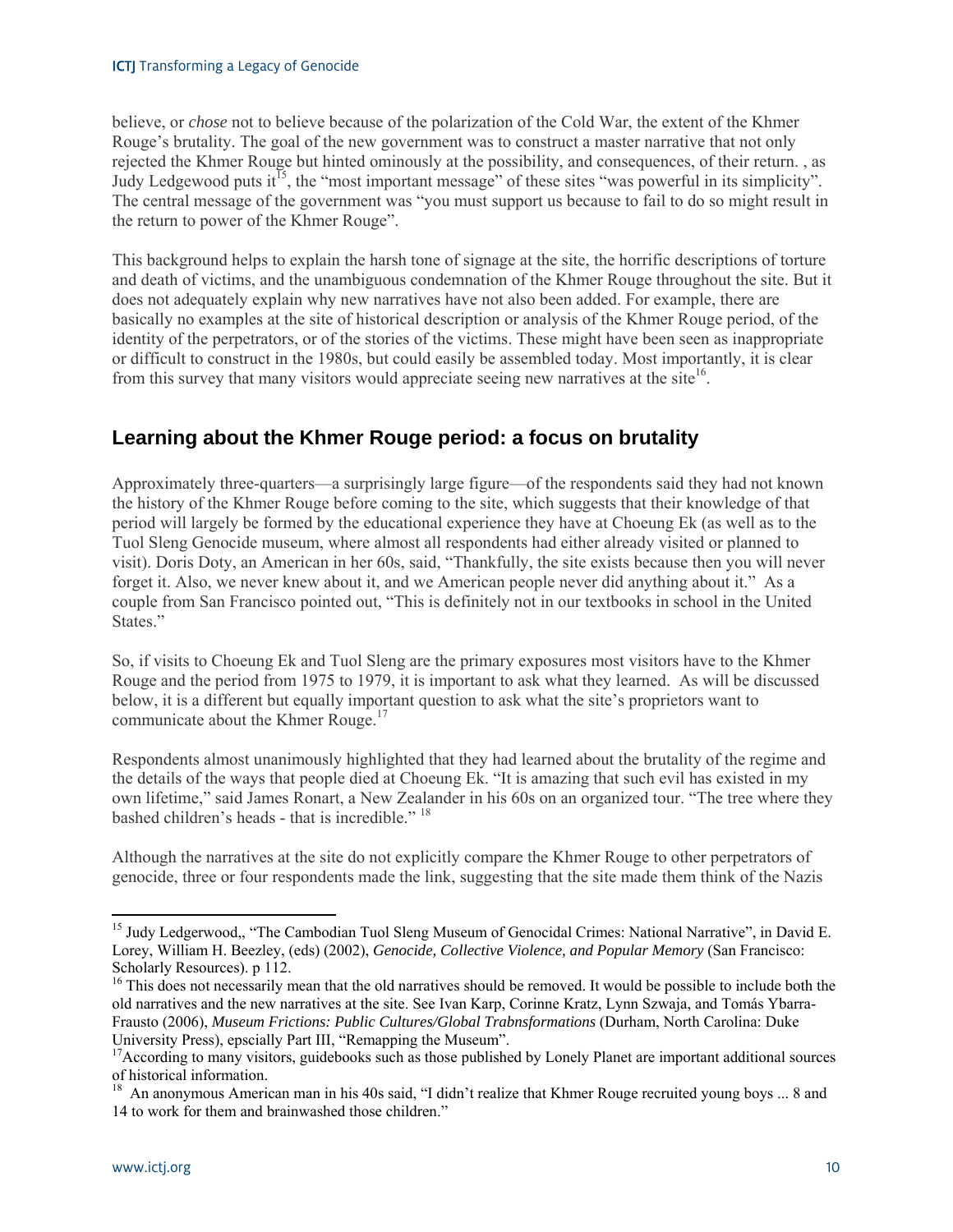or other regimes. An Indian man in his 30s said, "I am stunned by the evil represented here. It is like Hitler, Stalin. I had no idea." Pilar Gutierrez, a Spaniard in her 20s, compared the period to the Spanish Civil War, saying that the Cambodian genocide was even worse.

None of the respondents said they had learned much about the Khmer Rouge itself, such as how it came to power, who belonged to it, what the ideology was, and how the members exercised power. Nor had people learned much about the victims' stories. Representations of both victims and perpetrators are "thin"—that is, there is not a deep or nuanced discussion of either group. Victims are presented as nameless people who suffered tragic deaths but have no other story. Perpetrators are also represented as nameless individuals who committed gruesome crimes or were members of the "Pol Pot clique," named for the country's brutal leader. These are both subjects that could be important components of the site. It seems clear from interviews that what people take away from the site concerns only the grim details of the victims' deaths.



Choeung Ek's narrative —told through signs like the one above —is the story of the brutal moments before and during the deaths of victims. Today, this narrative is at the core of how visitors experience the site.

 $\mathcal{L}_\mathcal{L} = \mathcal{L}_\mathcal{L}$ 

The fact that the perpetrator is essentially invisible at Choeung Ek is not dissimilar to the treatment of perpetrators at other similar sites around the world. Peter Novick, for example, has explored the ways in which represetnations of the Holocaust, beginning in the 1960s, have focused more on "Jewish victims rather than German perpetrators"19. Still, many respondents lamented the absence of more comprehensive information at the site about both victims and perpetrators. For example, a Danish visitor argued, "It is important that the site provide accurate information to both local and international visitors about the Khmer Rouge and its ideology and power structure during the genocide" so that these events would be "better understood and never be forgotten."

# **Expectations**

Most people did not have specific expectations of Choeung Ek. There are pros and cons to this. On one hand, the shock value was enhanced by not having expectations. On the other hand, knowing more about the site in advance would potentially help with issues related to inappropriate behavior (see below) and also lay the groundwork for an enriched experience, both emotionally and educationally.

<sup>19</sup> Peter Novick (1999), *The Holocaust in American Life*, (New York: Houghton Mifflin), p. 144.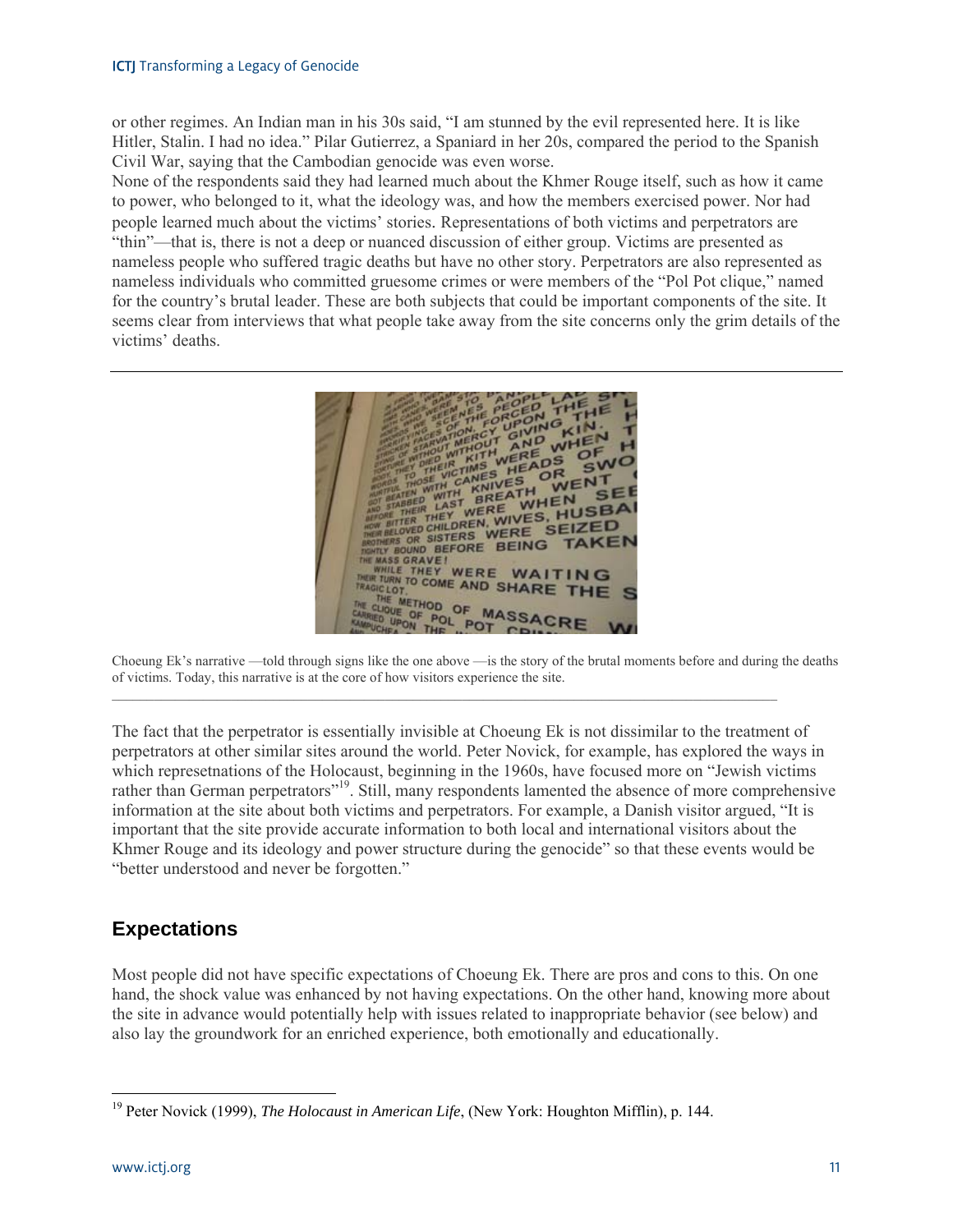### **Appropriateness of behavior**

Many visitors were uncertain about how to act at the site, especially in response to the human remains. For example, a San Francisco couple phrased their concerns as a question to the interviewer: "Is it OK to just be stepping on bones and clothing? Shouldn't there be a wooden walkway alongside the grave pits or some other way to prevent people from crunching the bones under their feet?"

What constituted appropriate attire for visitors to the site was also an issue. Because of Cambodia's climate and the fact that many visitors came to the site unaware of what to expect, many visitors wore shorts, tank tops, and other casual or revealing clothing. This clearly bothered some other visitors, who felt it was disrespectful. At the stupa, a sign asks visitors to show respect and remove their shoes and hats, but very few other rules address clothing at the site.



This sign provides guidelines about behavior at the site, but many respondents had not seen it. Many visitors we interviewed wondered whether their behavior was appropriate. Some commented that other people's behavior was not appropriate. Examples of "inappropriate behavior" included stepping on human remains, being "disrespectful" and wearing revealing clothing.

# **Never again**

Many visitors expressed hope that Choeung Ek would be a tool for ensuring that genocide does not happen again. For example, Gary S. Cleary, an Australian human resource manager in his 50s, said, "Even though the world knew about what happened in Cambodia during that time, they did nothing. Hopefully, having this here will help prevent it from happening again." "We are grateful to the Cambodian government to open this site as public and let us visit here," said an Indian man in his 30s. "The Cambodian government is right to do this so we can learn and never repeat these horrible things."

Perhaps the most explicit reference to this causal logic was an anonymous Canadian visitor who said, "George Bush and also [former] Khmer Rouge's leaders should come here so they can witness the results of their own irresponsibility." Ole F. Vinther, a Danish social worker, said, "All people should come here … especially all people involved in governments around the world."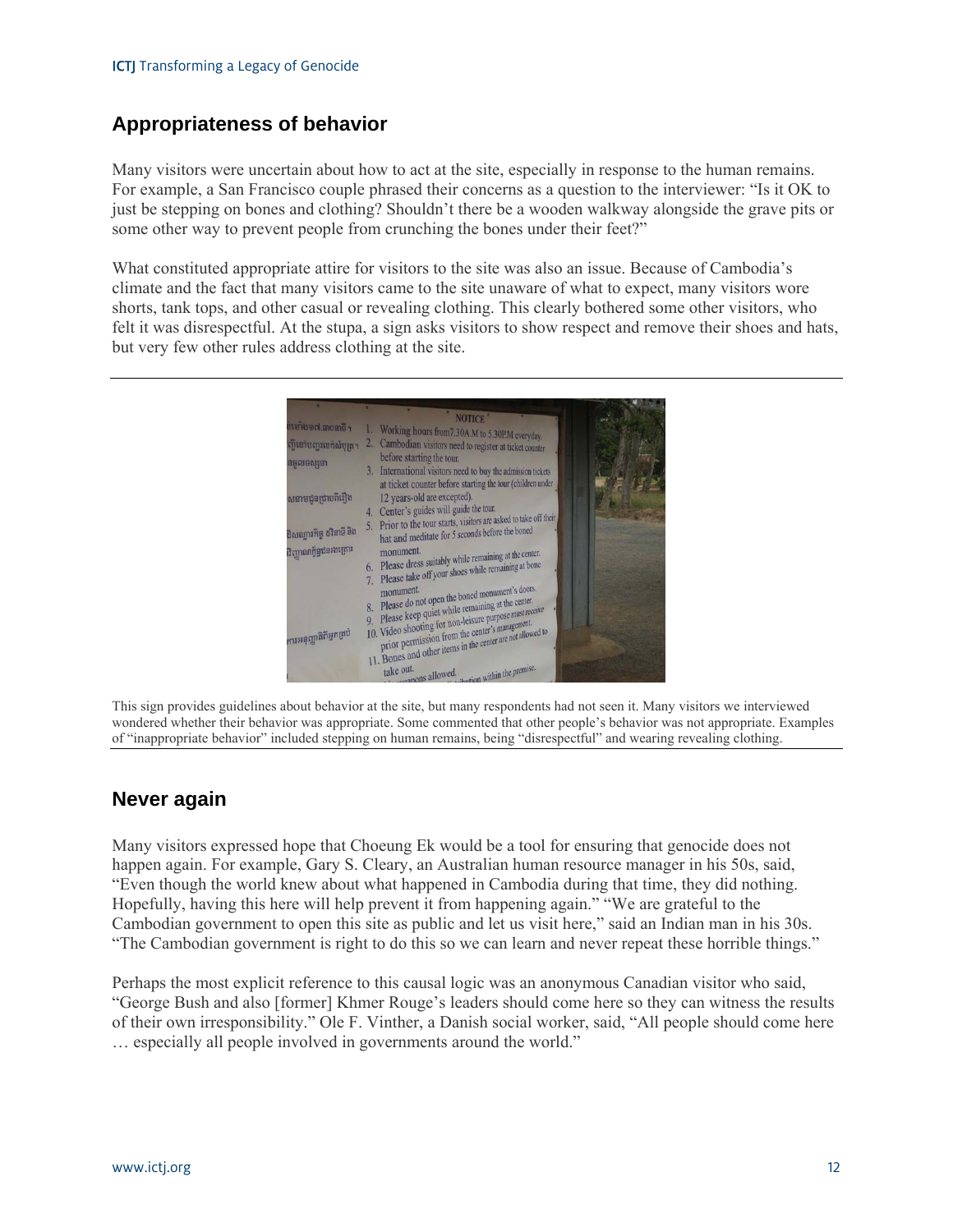### **Bringing more Cambodians to the site**

A number of people commented that the site seems to attract only international tourists. This is not entirely accurate, as Cambodians do visit the site. Some come at less popular hours, like early in the morning. Some come for special ceremonies, and others come in groups organized by NGOs such as Documentation Center of Cambodia or the Center for Social Development.

Nonetheless, the majority of people who visit are foreigners. The site's deputy director, Ros Sophearavy, reports that in the past year, the average number of foreign tourists per day has increased to about 500 from between 200 and 300. <sup>20</sup>

### **The representation of the "victim"**

Victims at this site are represented as a vague aggregation of grim experiences. None are individually named, and no victim's biography is recounted. There are no stories told about the victims' experiences since all died and were unable to tell their stories. Nor is there an attempt to imagine the details of an individual victim's story. A few visitors commented that they would like to have heard more details about the victims.

# **The representation of "perpetrator"**

The perpetrator is represented as a barbaric "genocidal clique" without further definition, biography, or images. A few visitors commented that they learned extremely little about the Khmer Rouge, either as a political movement or as a collection of individuals with specific biographies.

### **Return visits**

Most people were visiting the site for the first time and said that they will not return a second time to Choeung Ek. They said "they had seen it once, and that was enough." Others said that they would only return if something new was added that made it worth seeing a second time.

One way to encourage return visits would be to consider activities or programs that could be run from the site, such as educational events.

# **Considerations for the future of the site as a public memorial dedicated to teaching about the past**

Although most visitors surveyed described Choeung Ek as "well organized,"<sup>21</sup> many made suggestions about how the site could be improved. Getting to Choeung Ek was easy and convenient; most people

<sup>&</sup>lt;sup>20"</sup>Tourism boom at Cambodia's 'Killing Fields:' company official," Agence France-Presse, Dec. 14, 2007.<br><sup>21</sup> The repeated use of this exact phrase on the interview sheets—although the phrase was not on the survey itself

seems to be a result of the way that the some of the interviewers interpreted the respondents' answers. The phrase appears only in a number of survey forms filled out by the three Cambodian students, suggesting that it is a common one in Khmer, or at least among these three individuals.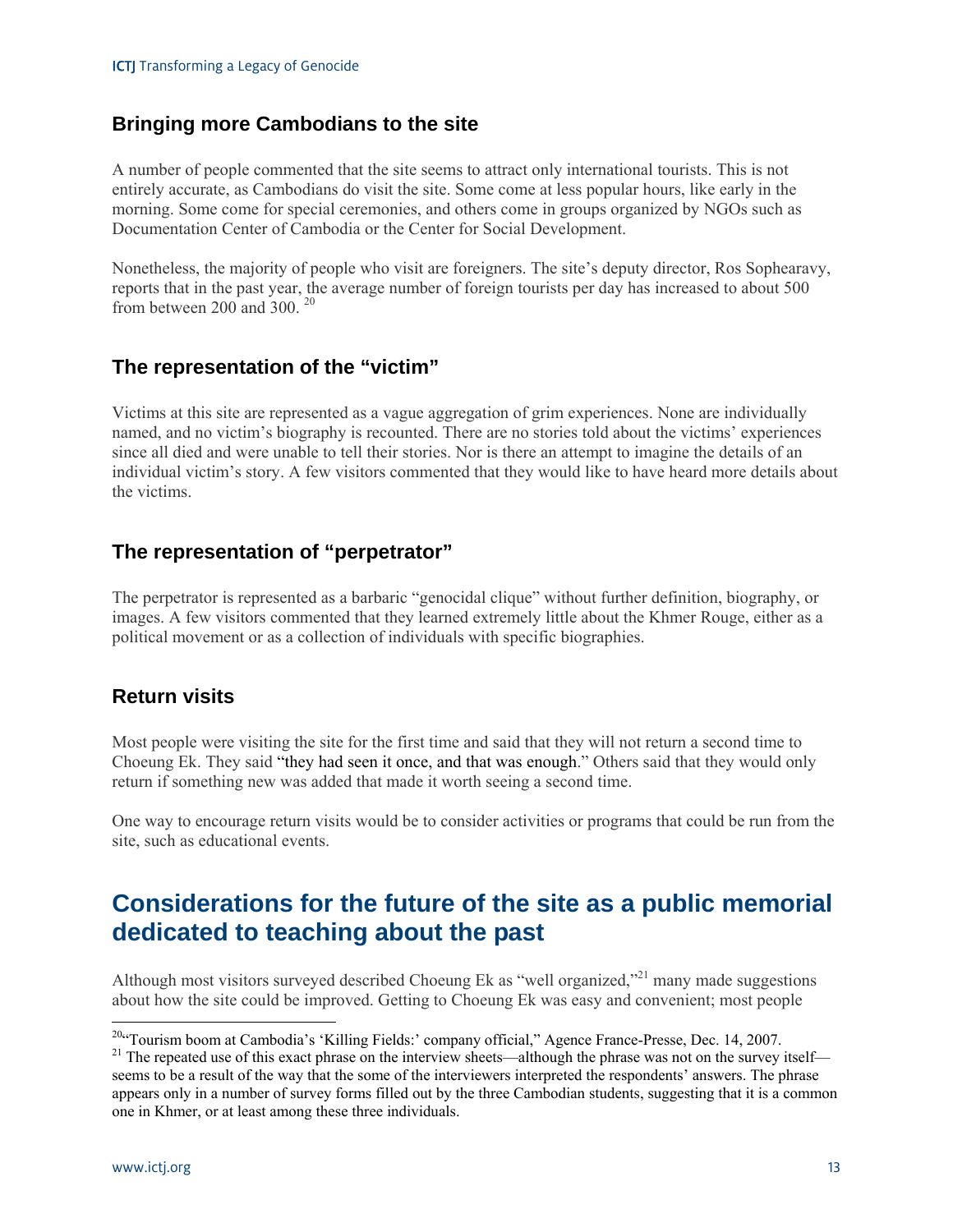simply asked the driver of their tuk-tuk or car.<sup>22</sup> Visitors generally felt satisfied on a practical level with most aspects of their visit. Most people considered Choeung Ek one of the "must-see" sites in Phnom Penh.

A large percentage of respondents noted that the site needed improvements in terms of information available, comfort, navigability and accessibility. Perhaps the most consistent comments involved enhancing the educational potential, with some concrete suggestions for doing so in low-tech and appropriate ways. Other suggestions had to do with general design questions, appropriate behavior and language (only English and Khmer are consistently represented).

Consistent comments and recommendations gathered from the surveys included:

#### **Increase the amount of accurate information provided at site**

The majority of interviewees indicated that they were interested in learning more about the victims, perpetrators, the period of Cambodian history and the events at Choeung Ek. They wanted to know why the genocide happened.

- Twenty-six respondents felt strongly that more information should be provided*.* This includes more information on the events that took place at Choeung Ek before and during the Khmer Rouge regime.
- Some people felt that the narrative explanations were outdated and should be replaced with more interesting, new ones.
- One respondent said that the narrative explanations themselves could form a new exhibit about how history was interpreted in the 1980s.
- One person suggested that a direct link be made with "how we know, or hope, that this won't ever happen again in Cambodia."

#### **Represent the victims of the site more fully**

The victims are largely represented at this site as the silent, faceless victims of gruesome brutality. In addition to more specific information about the victims, a number of people recommended finding ways to create more personal connections with them. Suggestions included:

- Mounting photos or paintings of the victims near graves.
- Posting information about the daily life of Cambodians in the area and showing either videos or slides that depict daily life under Pol Pot.
- Showing or telling stories about the victims.
- Displaying artifacts from the victims other than the scraps of clothing that litter the site.

 $22$  It would be interesting to consider a training session on genocide sites for tuk-tuk drivers since they often act as interpreters for many tourists.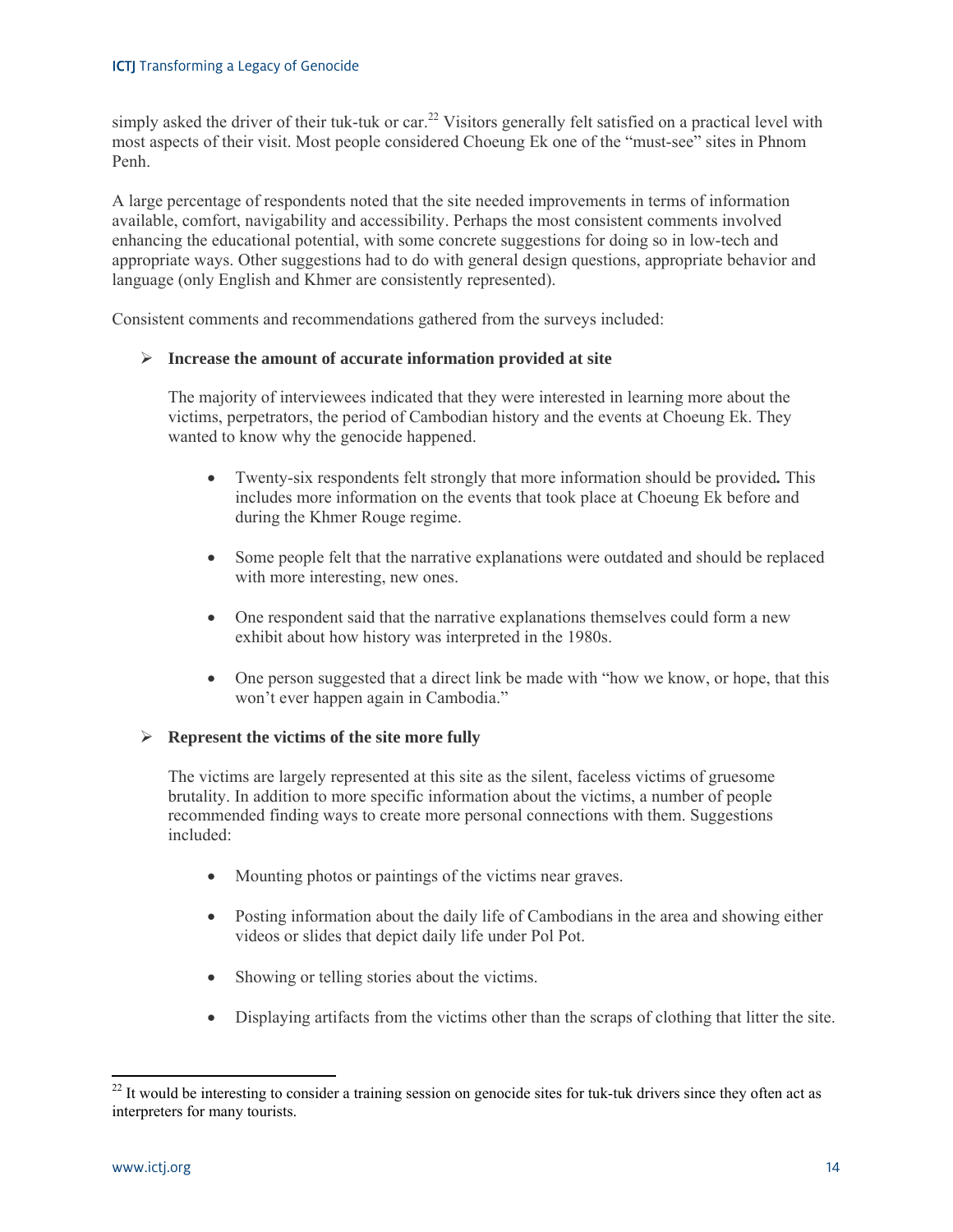#### **Clarify the details about the site itself**

Some 30 people said there is very little guidance for anyone who does not hire a guide. They felt disoriented and lost within the site. They did not know which way to go, if they were leaving the boundaries of the site or if they were stepping on grave pits.

While most people saw this as a problem, at least three individuals saw this as a strength because it made visitors feel disoriented "in a way that makes the experience appropriately uncomfortable and lost," in the words of one respondent.

Respondents noted:

- The site should have a large, clear map posted at the entrance. Alternatively, smaller, brochure-like maps could be available at the entrance. The map could be used as a reference guide to the entire site. One person suggested that this map could be drawn by a local artist.
- Once inside the site, by contrast, the minimal interpretation and scarcity of narrative detail was acceptable.
- Some of the English translations on the signs should be reviewed and possibly rewritten to ensure clarity.

#### **Provide more guides for the site**

Many respondents used a tour guide at the site and reported that they found it useful.<sup>23</sup> However. they also listed the following as ways to improve the guidance at the memorial site:

- Supplying more trained guides at the site to provide information and answer questions.
- Educating and hiring local people to be guides to promote ownership of the site in the communities.
- Providing pamphlets containing information about Choeung Ek. Respondents noted that there were no pamphlets about Choeung Ek on site. Only a few had guidebooks that described it.
- Preparing packets of information for guests that choose self-guided tours.

#### **Provide guidelines for appropriate behavior**

A number of people commented that they were not sure if they or others had behaved appropriately, referring explicitly to the almost inevitable likelihood of stepping on bone fragments. Comments included:

 $2<sup>23</sup>$  In a future survey, it would be beneficial to ask more in-depth follow-up questions about the specific positive and negative aspects of using guides. This would be useful when training guides.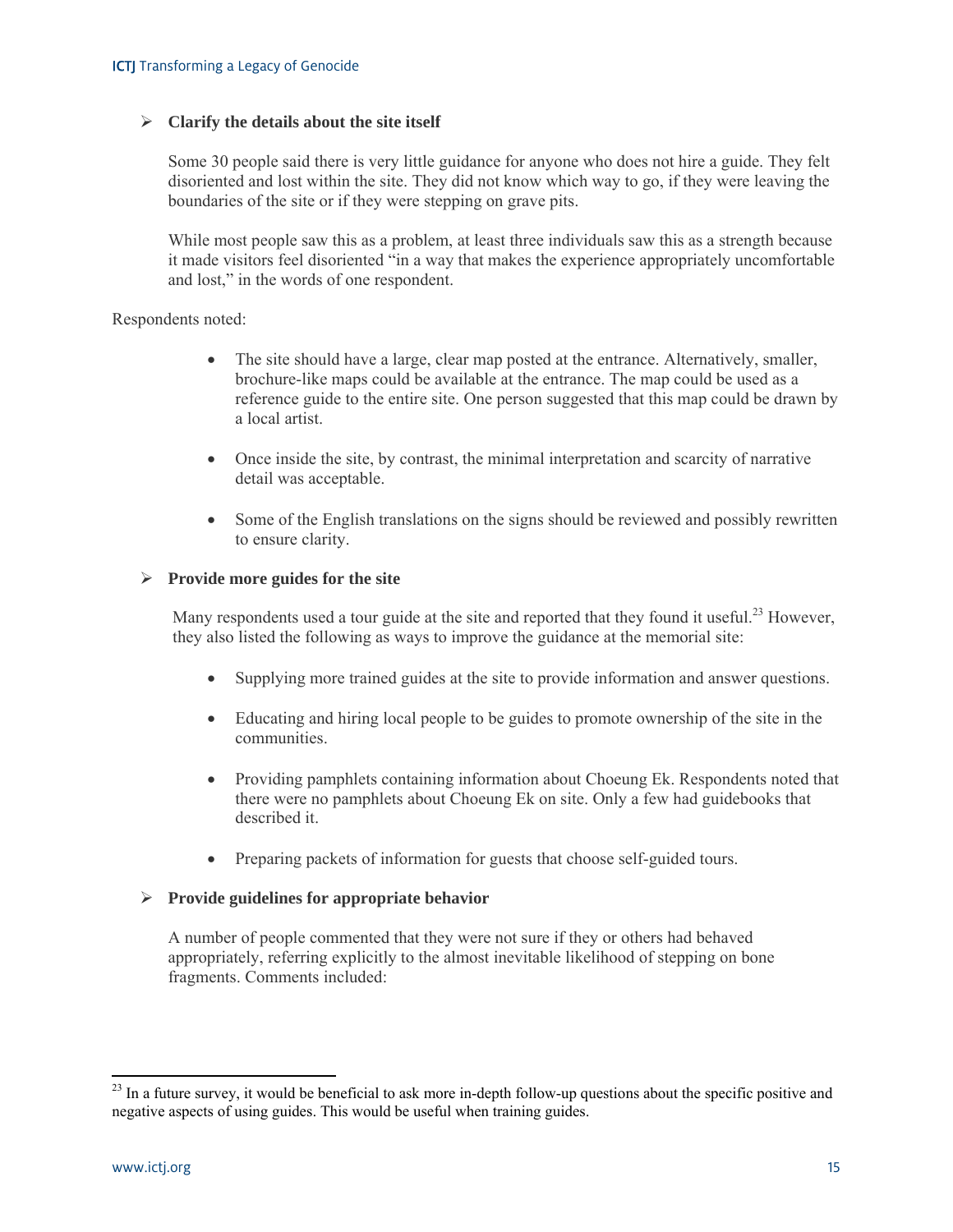- Some visitors felt it would be more "respectful" to have wooden walkways along the grave pits, so that people could still experience the pits without stepping on bone fragments or clothes.
- A German couple said a sign should be posted indicating what behavior was appropriate at the site. They specifically mentioned the Memorial to the Murdered Jews in Europe, located in Berlin, that has a list of "don'ts" for visitors. When they were told that such a sign did exist at Choeung Ek's entrance, they said they had not noticed it.
- Respondents noted that guides do not discuss appropriate behavior. On the contrary, in some ways they may promote inappropriate behavior; they have been known to give bone fragments they've unearthed to visitors. It would be helpful if guides began tours with a discussion of expected behavior.
- One visitor raised the concern that policing people's behavior might detract from the experience.

#### **Make accommodations for children as visitors**

Most respondents felt the site was appropriate for all ages. However, a few expressed reservations about bringing young children because it could be traumatic. At least two respondents suggested that the site provide child-friendly educational materials for young visitors.

#### **Involve local children**

A number of local children spend time at the site begging or asking to have their photographs taken. A few respondents voiced concern for these children and asked for more information about them. They noted:

• Site administrators should consider ways to incorporate local children, such as asking them for their stories and their impressions of the site.

#### **Preserve the gravesites**

Several respondents said that the specific gravesites could be better maintained and preserved by:

- Trimming the grass.
- Capping the pits to preserve their physical integrity and prevent erosion. If concrete is used, then it should be discreet.
- Placing fencing around some of the sites for protection.

#### **Improve aesthetics and landscaping**

Since many visitors to Choeung Ek view it as a memorial or place of mourning, several (especially Cambodians, it should be mentioned) suggested improvements to the landscaping. Respondents said:

• The site should have more flowers and trees.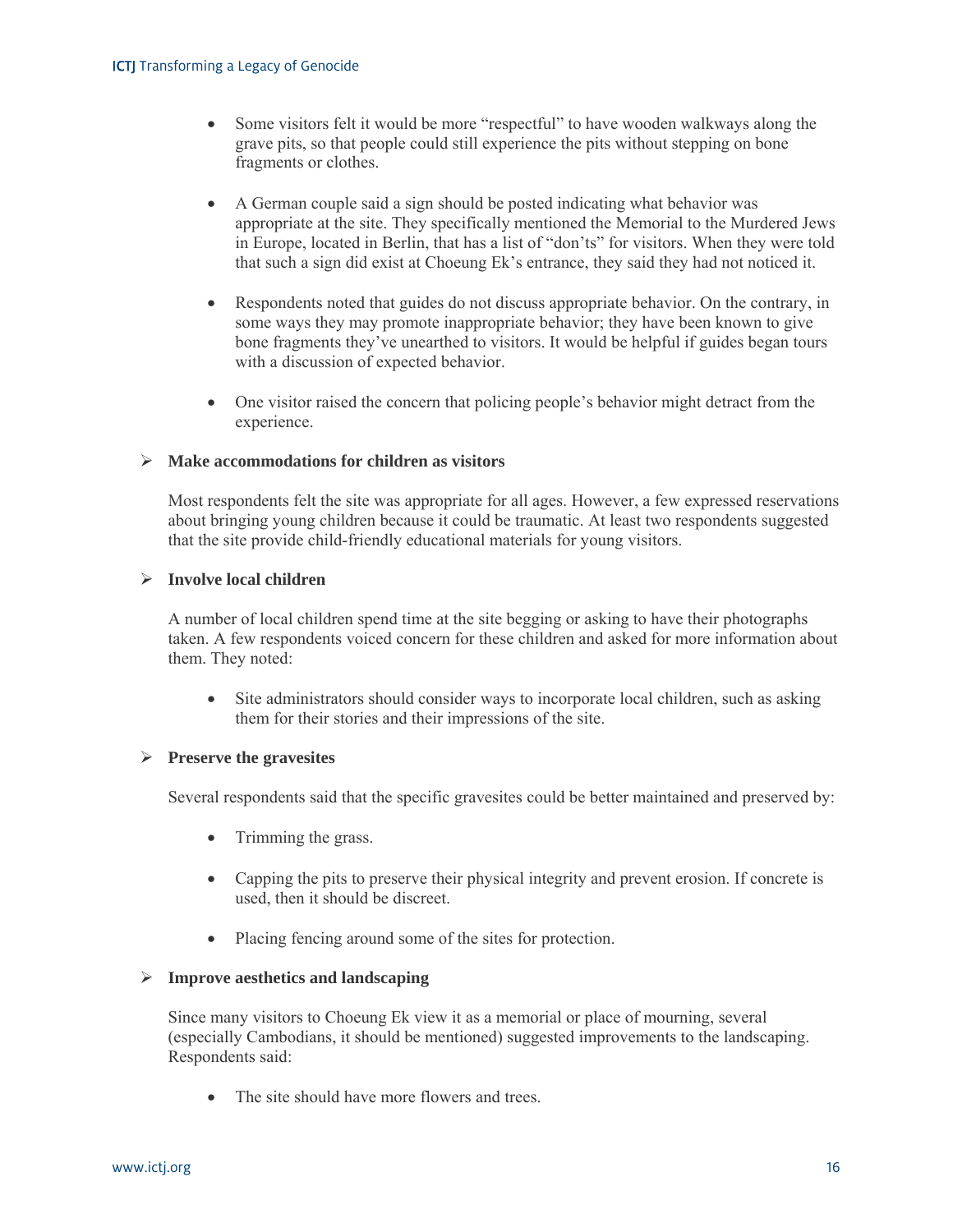#### **Provide services for visitors**

The site has minimal services for visitors. Basic necessities such as toilets could be improved, a number of respondents said. Guests also noted some other services that could be improved:

- Several visitors suggested that the site should include more tables and chairs where people can rest.
- One visitor suggested the addition of a restaurant or cafeteria on or near the site.
- One Cambodian visitor suggested that the drink and souvenir prices were too high for local visitors. The prices should reflect the fact that the site's tourists include locals as well as foreigners who may have more money.
- Several respondents remarked that the bathrooms needed to be cleaned regularly and should be checked for toilet paper, soap and other necessities.

### **Two additional considerations**

The following two recommendations did not come directly from the survey, although they resonate with a number of respondents' answers. Rather, they come from the author's personal experience both at the site and in the field of memorialization in the context of transitional justice. The two recommendations are to consider Choeung Ek a place of "truth-telling" and to incorporate visitors into the site as more than passive recipients of information.

#### **Choeung Ek as a place of "truth-telling"—a place of "why"**

Choeung Ek and similar sites throughout Cambodia could become important places of truth-telling about the Khmer Rouge period. Harnessing the power of place and the intensity of the tormented history of this particular site, Choeung Ek could try to grapple with why the genocide happened. This is perhaps the most difficult but necessary question to address concerning the Khmer Rouge.

Choeung Ek cannot answer this question. But by making small changes to the site—some of which, like providing a fuller story about victims, are already mentioned above—Choeung Ek could begin to work toward some of the same goals that truth commissions try to accomplish.

Cambodia has never had an official truth commission, and it seems unlikely that one ever will exist —at least not a formal, state-endorsed, blue-ribbon truth commission such as those in Chile, Peru, Timor-Leste or South Africa. But this does not mean that efforts to seek the truth are not under way.<sup>24</sup> Perhaps most

<sup>&</sup>lt;sup>24</sup> Numerous attempts to deal with Cambodia's past have emerged over the years. In 1982 and 1983, for example, "Hundreds of thousands of survivors of the Khmer Rouge regime wrote and signed petitions as part of a massive effort on the part of the Vietnamese-installed Peoples' Republic of Kampuchea ('PRK') government to appeal to the United Nations ('UN') to recognize the atrocities committed by the Khmer Rouge and remove Khmer Rouge representatives from Cambodia's UN seat. This vast collection of victim's petitions is known as the *Renakse* records and is sometimes commonly referred to as the 'million documents.'" See William J. Schulte, "The History of the *Renakse* Petitions and Their Value for ECCC Proceedings," *Searching for the Truth,* Documentation Center of Cambodia, Khmer/English edition, December 2007.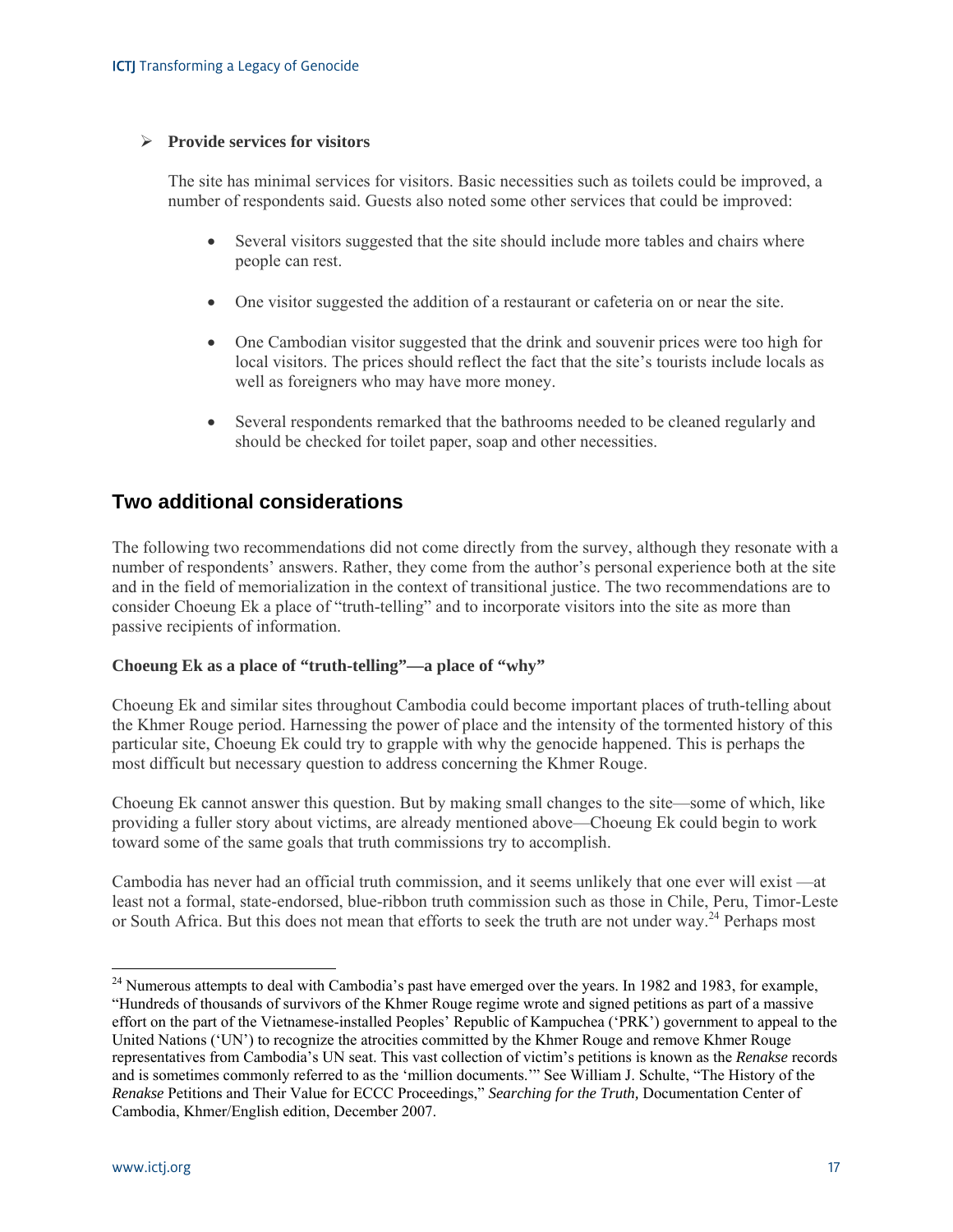importantly, the Documentation Center of Cambodia has been referred to as an "unofficial truth commission" for its prodigious efforts to collect information about the period between 1975 and 1979.<sup>25</sup>

Truth commissions that have existed in other countries have tried to engage societies in difficult conversations about their pasts, often by asking existential questions about what it means for a society to go through difficult periods of brutality, conflict and mass atrocity. By focusing on victims' stories and hearing their voices, truth commissions have provided a way for societies to look at themselves in the mirror and seek to understand themselves better.

In order to do this, we must consider ways Choeung Ek can address the past and generate conversations about the Khmer Rouge period. This would most likely be accomplished through programming and activities at the site.

The site can also play an important role in forging links with other transitional justice mechanisms. In 2006, for example, the establishment of the Khmer Rouge Tribunal—known as the Extraordinary Chamber of the Courts of Cambodia (ECCC)<sup>26</sup>—showed the challenges of grappling with the past. This hybrid tribunal of Cambodian and international judges, prosecutors, and staff held its first hearing in November 2007 on the case of Tuol Sleng's former administrator, Kaing Guek Eav or "Duch." Since the prison is now a museum, Duch's upcoming trial could be an important adjunct to its existence.<sup>27</sup> Choeung Ek will almost certainly be a component of the trial.

#### **Incorporate visitors as active participants**

A second recommendation is to think of visitors as actively interested participants. Currently, visitors walk through the site and take in information about the brutality of the killing fields. Visitors are passive recipients.

There are two reasons to incorporate visitors more actively. First, it would help to improve the site itself by creating a way to get visitors' input. Our interviewing team found that visitors actually had a lot to say about the site when asked.

Second, it would enhance their experiences and perhaps encourage them to return. In some instances, such as the interview we had with Anthony and Anne Adair, the conversation became a wide-ranging one that people were excited to have.

#### **Accomplishing goals**

The exact *goals* of the site are unclear, and this makes it hard to measure whether or not they are being reached. If indeed the goal is to teach about the period, then the methods would involve programming and pedagogy. One way to clarify these goals is to ask visitors what they hope to get out of an experience of visiting the site.

In order to elicit better routine feedback from visitors, the site administration needs ways to conduct regular surveys in various languages. Administrators also should put suggestion boxes in certain places and provide ways for visitors to make recommendations about programming. Choeung Ek administrators should consider options such as having a permanent team of interviewers at the exit that asks a set of

<sup>&</sup>lt;sup>25</sup> See Louis Bickford, "Unofficial Truth Projects," *Human Rights Quarterly*, (November 2007).<br><sup>26</sup> See www.eccc.gov.kh.

<sup>&</sup>lt;sup>27</sup> November 2007 was a busy month for the fledgling tribunal. During the author's visit, three more of the Khmer Rouge's top leaders —Ieng Sary, Ieng Thirith, and Khieu Samphan—were arrested.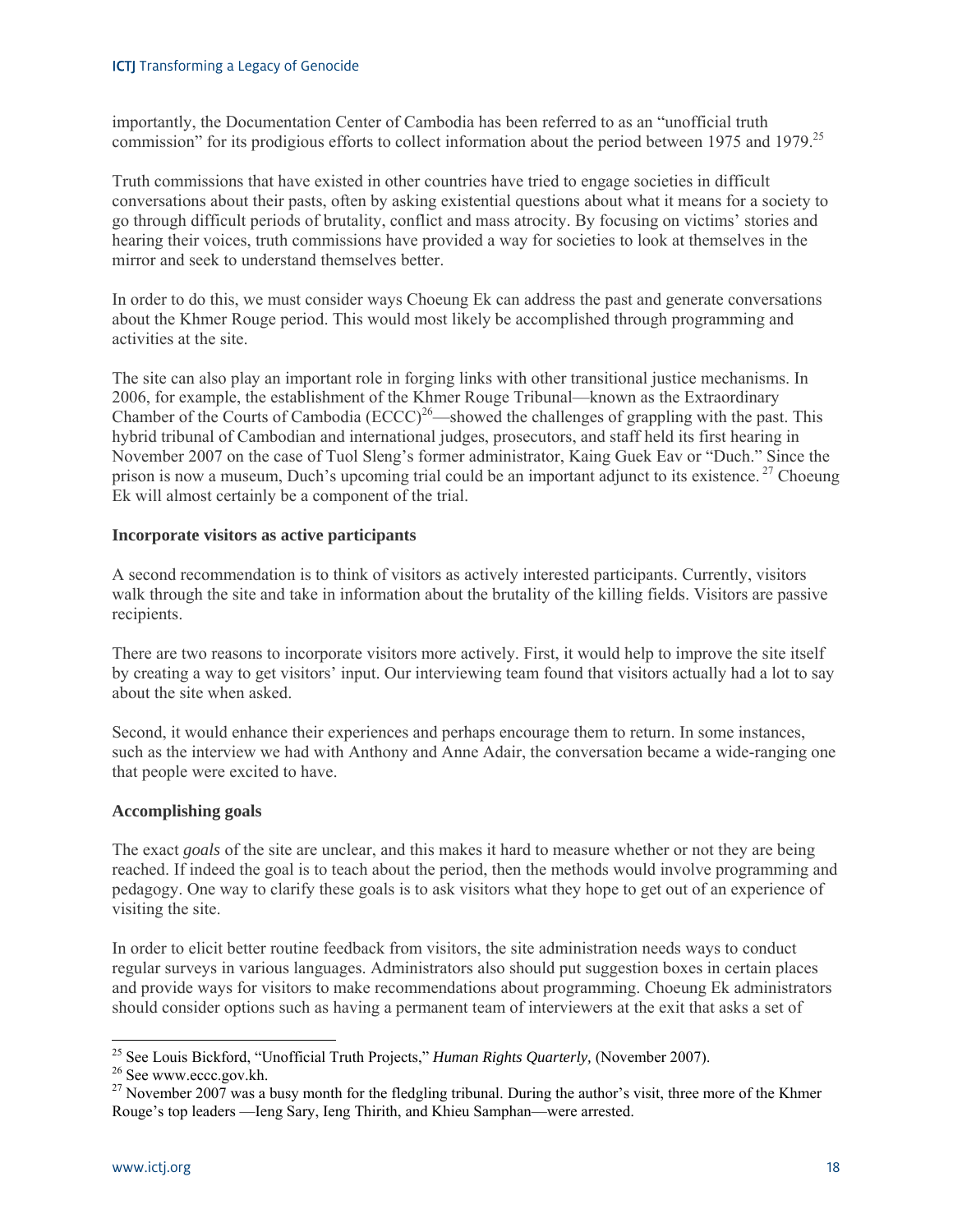#### **ICTJ** Transforming a Legacy of Genocide

questions designed to elicit deep thinking about the site, setting up a video- or audio-recording booth at the exit,<sup>28</sup> inserting various places within the site where visitors can write or record thoughts or opinions or an interactive Web site or blog for visitors.

 $28$  One example of this type of information-gathering project is StoryCorps, a nonprofit organization that records and archives interviews between two people. For more information, see StoryCorps' website at http://www.storycorps.net/.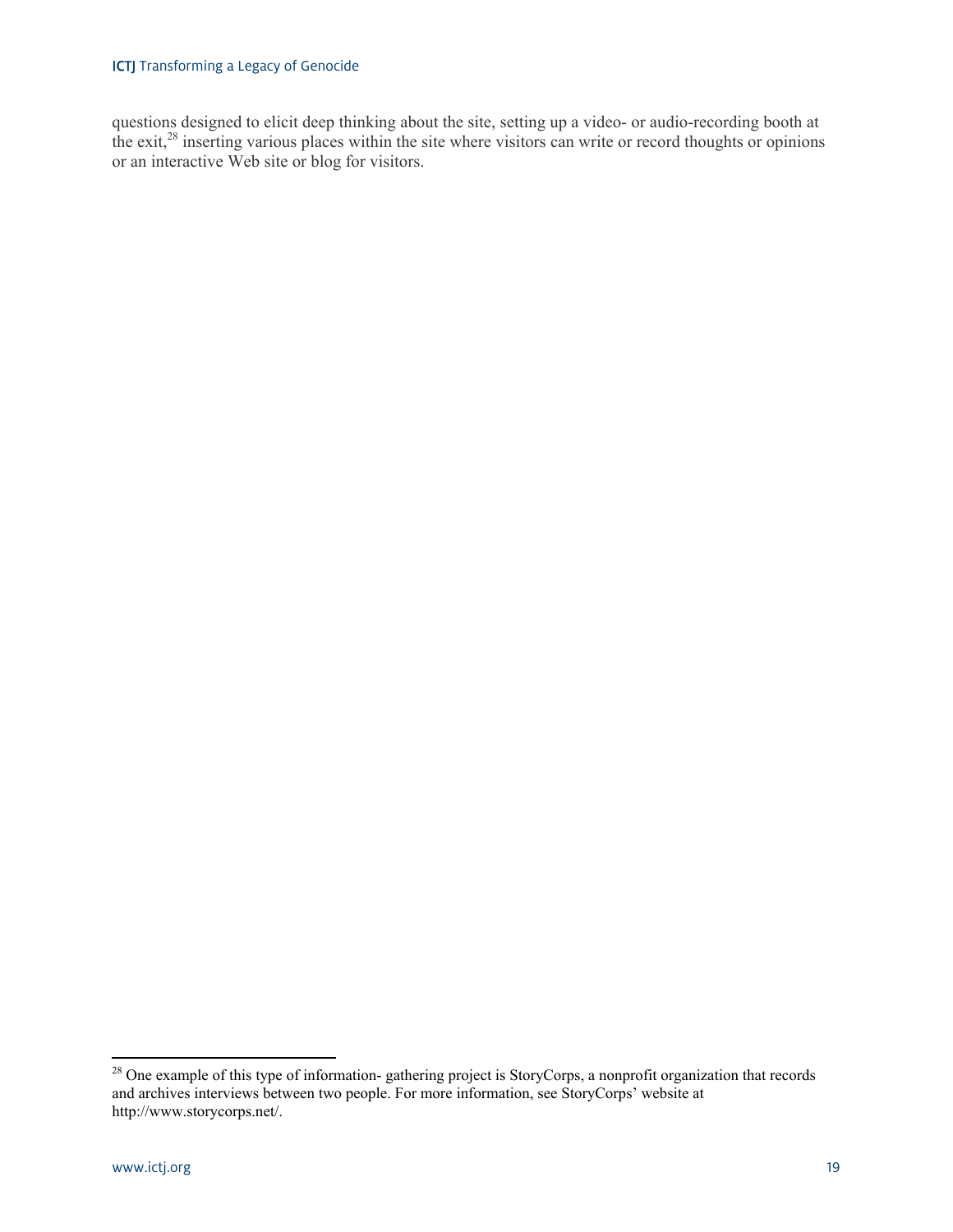# **Appendix 1—ICTJ and the Memory, Memorials, and Museums program**

ICTJ (www.ictj.org) is an international, nongovernmental, nonprofit organization closely associated with the global movements for human rights, democracy and peace. ICTJ is governed by an independent board of directors and receives funding from more than a dozen governments, including Canada, Japan, Germany and Sweden, as well as from philanthropic foundations such as the Ford Foundation (U.S.) and the Rousing Trust (U.K.).

The organization is particularly concerned with confronting the legacies of past human rights abuse, atrocity and crimes against humanity. In this sense, ICTJ's engagement with projects in Cambodia, including Choeung Ek, emerges from a deep abhorrence of the Khmer Rouge's policies, a belief that the period of 1975 to 1979, as well as episodes of social violence after 1979, can only be characterized as evil and wrong, and a deep commitment to learning from the terrible crimes committed at that time. ICTJ takes its cues from movements around the world that have called for "Never Again" to genocide and crimes against humanity.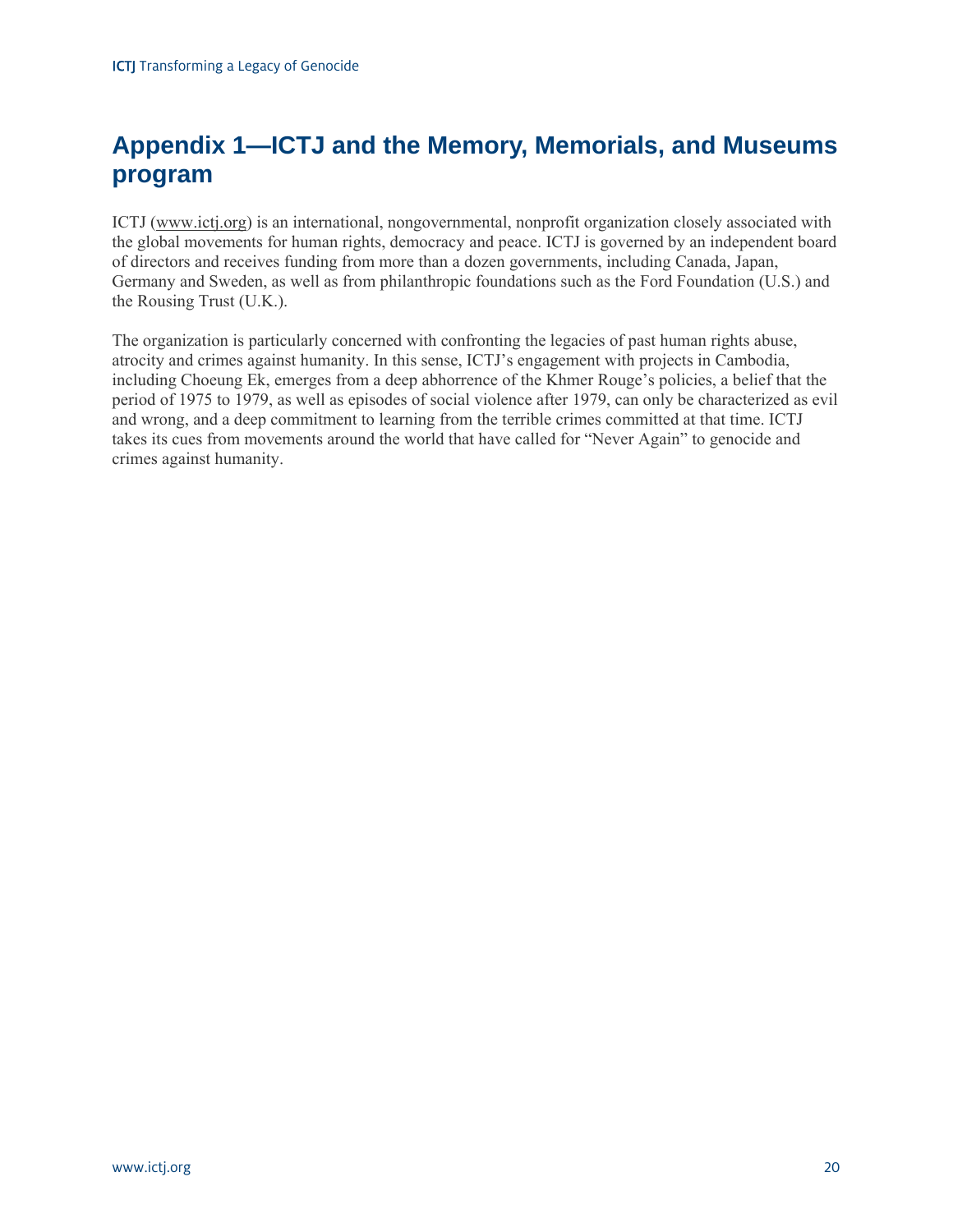# **Appendix 2—Some reflections on tourism at sites of genocide and mass atrocity**

Tourism that involves going to the sites of genocide, crimes against humanity or what Hannah Arendt called "radical evil" is obviously complicated, and for some it is distasteful. Some commentators call it "dark tourism" and lament the fact that human beings are so morbidly drawn to evil.<sup>29</sup> Others consider this kind of tourism to be voyeuristic, <sup>30</sup> and still others consider it a pathological but logical extension of



More than a million people each year visit Angkor Wat, one of the biggest tourist destinations in Asia. Whether Choeung Ek should be seen as a similar destination is complicated indeed.

unfettered capitalism<sup>31</sup> Or commercialism<sup>32</sup>. Finally, there is an important stream in scholarly and practitioner literature that fears sites of evil can all too easily be transformed into Disney-like theme parks, robbing them entirely of educational or spiritual meaning.<sup>33</sup>

Given the undeniable fact that tourism always runs the risk of trivializing, commercializing, inadequately understanding and poorly representing the objects of its attention, it is important to outline ICTJ's criteria for a project that involves genocide tourism.

The two most important criteria from ICTJ's perspective are:

 That one of the project's main purposes and top priorities is to educate about past atrocity and to draw lessons from the past in hopes of creating informed, democratic citizens.

<sup>29</sup> See John Lennon and Malcolm Foley, eds., *Dark tourism: the attraction of death and disaster,* London: Continuum Books, 2000.<br><sup>30</sup> See Jenny Edkins, *Trauma and the Memory of Politics*, Cambridge, England: Cambridge University Press, 2003.

 $31$  See Andreas Huyssen, *Present Pasts: Urban Palimpsests and the Politics of Memory (Cultural Memory in the Present)*, Stanford, Calif.: Stanford University Press, 2003.

<sup>&</sup>lt;sup>32</sup> See Marita Sturkin's treatment of the phenomenon of kitsch in Marita Sturken (2007), *Tourists of History*: *Memory, Kitsch, and Consumerism from Oklahoma City to Ground Zero* (Durham, North Carolina: Duke University Press).

<sup>&</sup>lt;sup>33</sup> See Andreas Huyssen and also Wilton Corkern, "Heritage Tourism: Where Public and History Don't Always Meet," *American Studies International*, Vol. 42, 2004.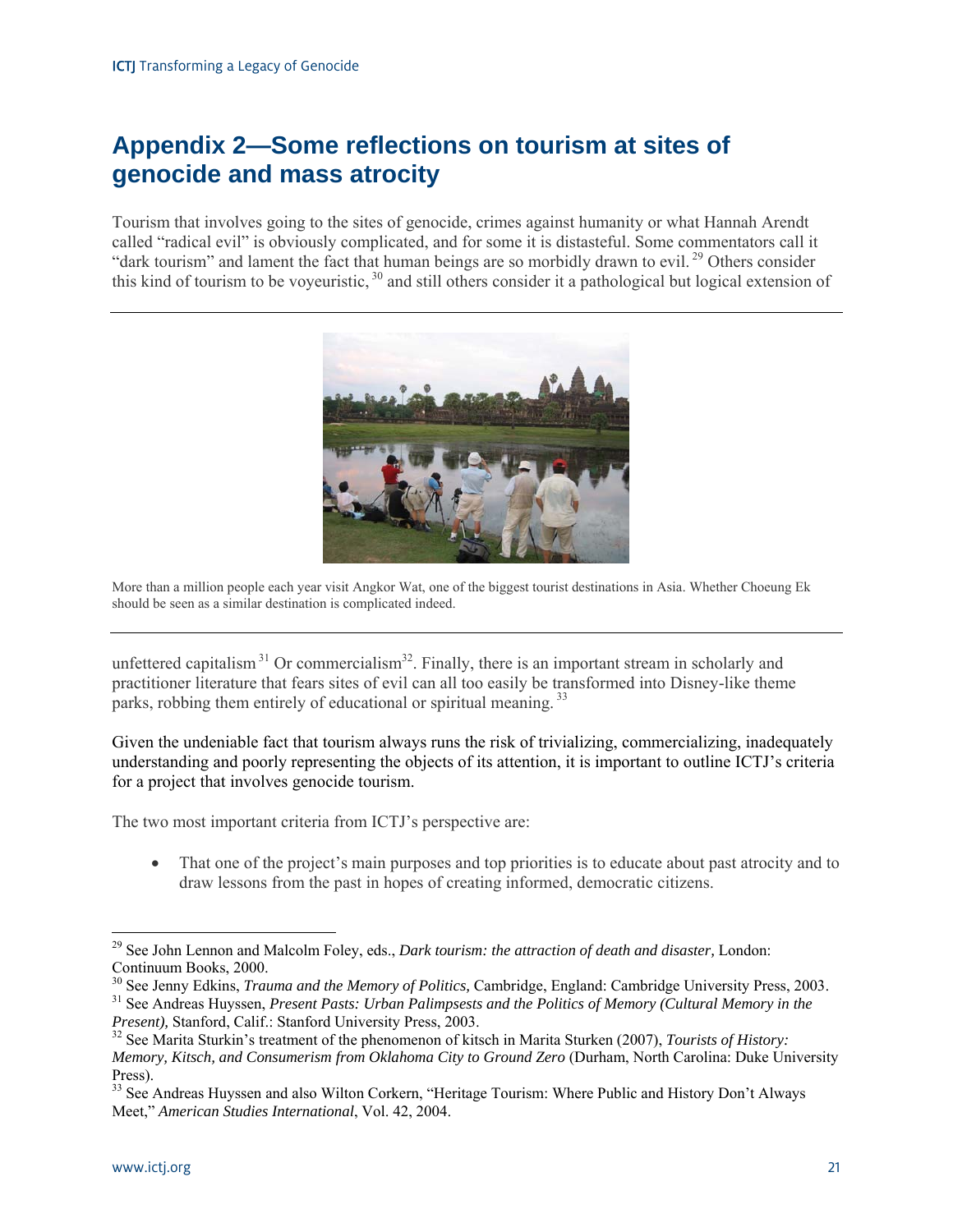That the project is done in a way that legitimate representatives of victims and survivors believe honors the experiences of victims. In this sense, public memorials should never speak in the name of victims without consulting and collaborating with their representatives.<sup>34</sup>

Additionally, ICTJ associates itself strongly with the UN's Global Code of Ethics for Tourism, <sup>35</sup> especially the direct reference in the Preamble to the Universal Declaration of Human Rights and to Article I, which calls for tourism to contribute to "mutual understanding and respect between peoples and societies." ICTJ believes that one of the most important elements of sites of memory is their educational value.

ICTJ also associates itself with the International Cultural Tourism Charter adopted by the International Council on Monuments and Sites (ICOMOS) at the 12th General Assembly in Mexico in October 1999.<sup>36</sup> In particular, this document reminds us that tourism can have the positive effect of "educating the community and influencing policy," 37 and Article I puts great emphasis on the importance of interpretive and educational programs as cultural tourism at its best.

Finally, ICTJ has collaborated closely with the Coalition of Historic Site Museums of Conscience, a network of museums and organizations focusing on social memory and human rights.<sup>38</sup> With that organization and the Latin American Social Sciences Faculty (FLACSO-Chile), ICTJ has produced a report about memorialization and democracy that has useful guidelines for sites such as Choeung Ek, based on input from designers, artists, NGOs, and others involved in the creation of similar public memorials around the world.<sup>39</sup>

<sup>&</sup>lt;sup>34</sup> This criterion is always more complicated than it might appear, because there are often multiple representatives of victims, each with a claim on legitimacy, who articulate widely divergent visions of how best to address the past through public memorialization. In Cambodia, there is yet a further wrinkle, since almost the entire population can reasonably claim to have been negatively impacted, or victimized, by the genocide in some way.<br><sup>35</sup> For full text, see www.world-tourism.org/code\_ethics/pdf/languages/Codigo%20Etico%20Ing.pdf.<br><sup>36</sup> For full text, see www.i

<sup>&</sup>lt;sup>37</sup> Introduction, "The Charter Ethos," p. 1, www.international.icomos.org/charters/tourism\_e.htm.<br><sup>38</sup> Liz Ševčenko, "The Power of Place."<br><sup>39</sup> See Sebastian Brett, Louis Bickford, Liz Ševčenko, and Marcela Rios, "Memori Policy and Civic Action," ICTJ 2008.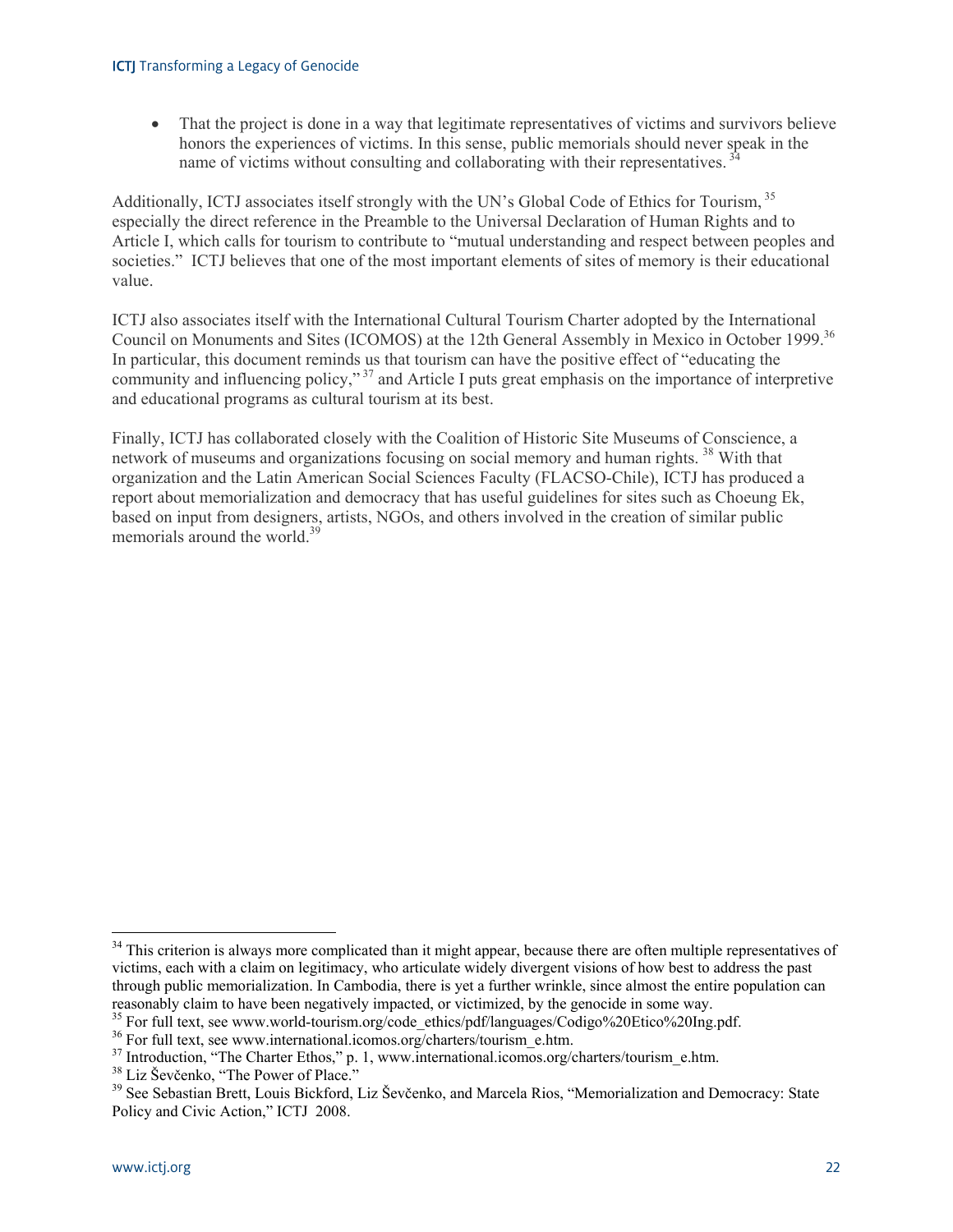# **Appendix 3—Considerations for Future Visitors Surveys**

This was a pilot survey conducted over four randomly selected days in November 2007. Its results are anecdotal, but they provide a good sketch of why people come to the site. To bolster these preliminary findings, there are at least two ways that the methodology of the study could be improved in future iterations.

- A rich source of untapped data lies in interviewing the visitors from Japan and Korea. While many visitors came from these countries, we could not interview them because of language limitations. If this survey is conducted again, interviewers should include, at a minimum, fluent speakers of Korean and Japanese. Ideally, fluent speakers of French, German, Spanish, and Thai would also be available.
- More training for the interviewers would also be ideal. The interviews conducted by the lead interviewer usually lasted 30 to 40 minutes and tended to be conversations rather than the 10 minute question-and-answer sessions the other interviews led. The lead interviewer's data were therefore substantially richer and more complex. In fact, a disproportionate percentage of the results discussed below come from the lead researcher's interviews. To avoid this discrepancy in the future, there should be a longer training session for all interviewers to clarify exactly what the researchers hope to achieve, a discussion of how to obtain information through back-and-forth questioning and a conversation about scientific standards of survey methodology.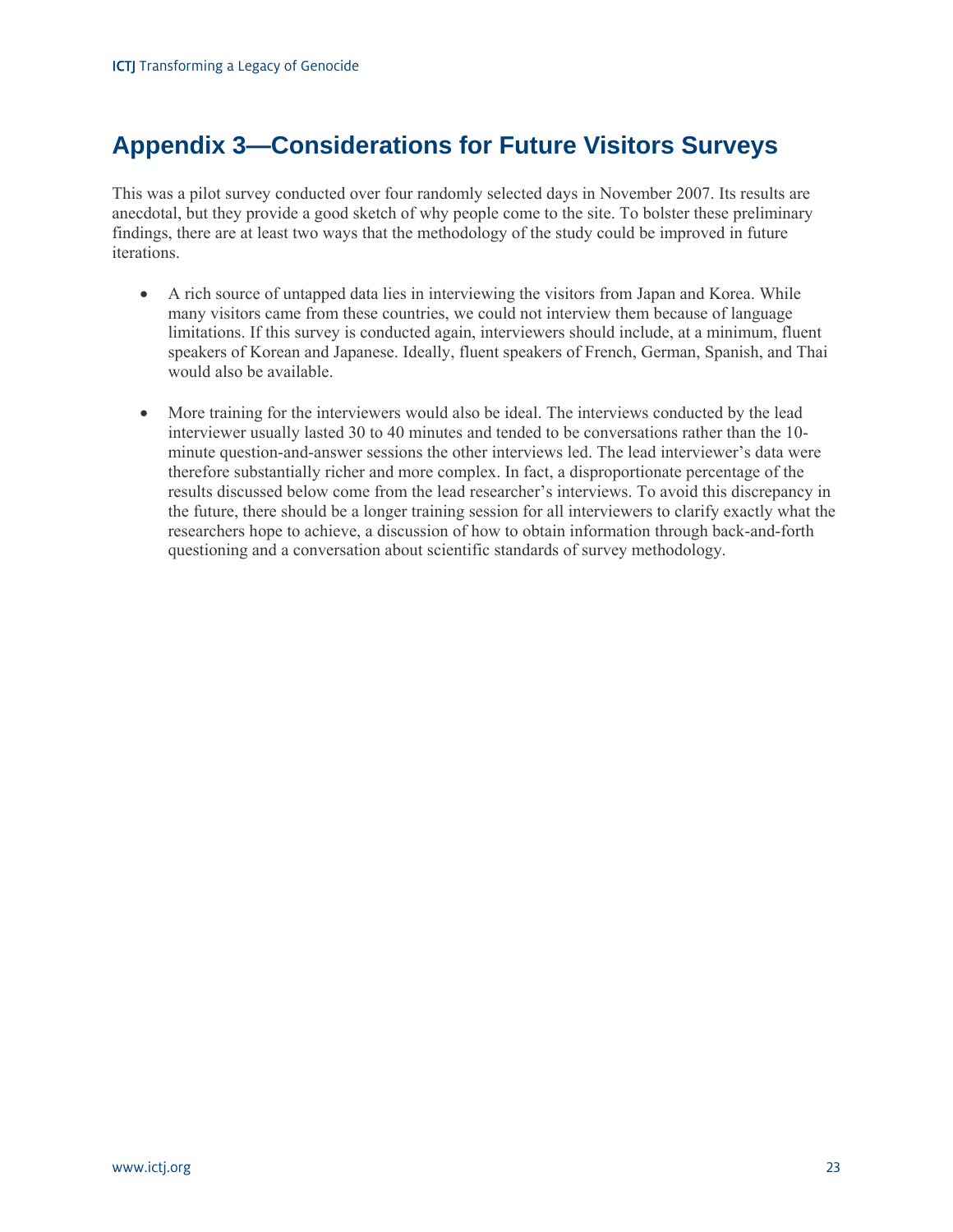



5 Hanover Square,  $24<sup>th</sup>$  Floor, New York, NY 10004 Tel:  $+ (917)$  637-3800 Fax:  $+ (917)$  637-3900

> **Visitor-Use Survey**  Choeung Ek, January 2008

> > Louis Bickford lbickford@ictj.org

#### **Introduction**

We are working with Professor Louis Bickford on a research project, trying to determine who comes to this site and why they come. Dr. Bickford is the head of the Memory, Museums and Memorials (MMM) Program at the International Center for Transitional Justice with offices in Belgium, Indonesia, South Africa, and the United States, among other places. Professor Bickford is also writing a book about memorials and genocide. If you have a few minutes, we would greatly appreciate the opportunity to interview you. This is an anonymous interview. The information obtained here may be used in a published article or book, or it may be used to develop another survey for future use in Cambodia.

#### **Survey**

- 1. Why did you visit Choeung Ek today?
- 2. What are your impressions of this place?
- 3. What did you expect to find here?
- 4. Were your expectations met?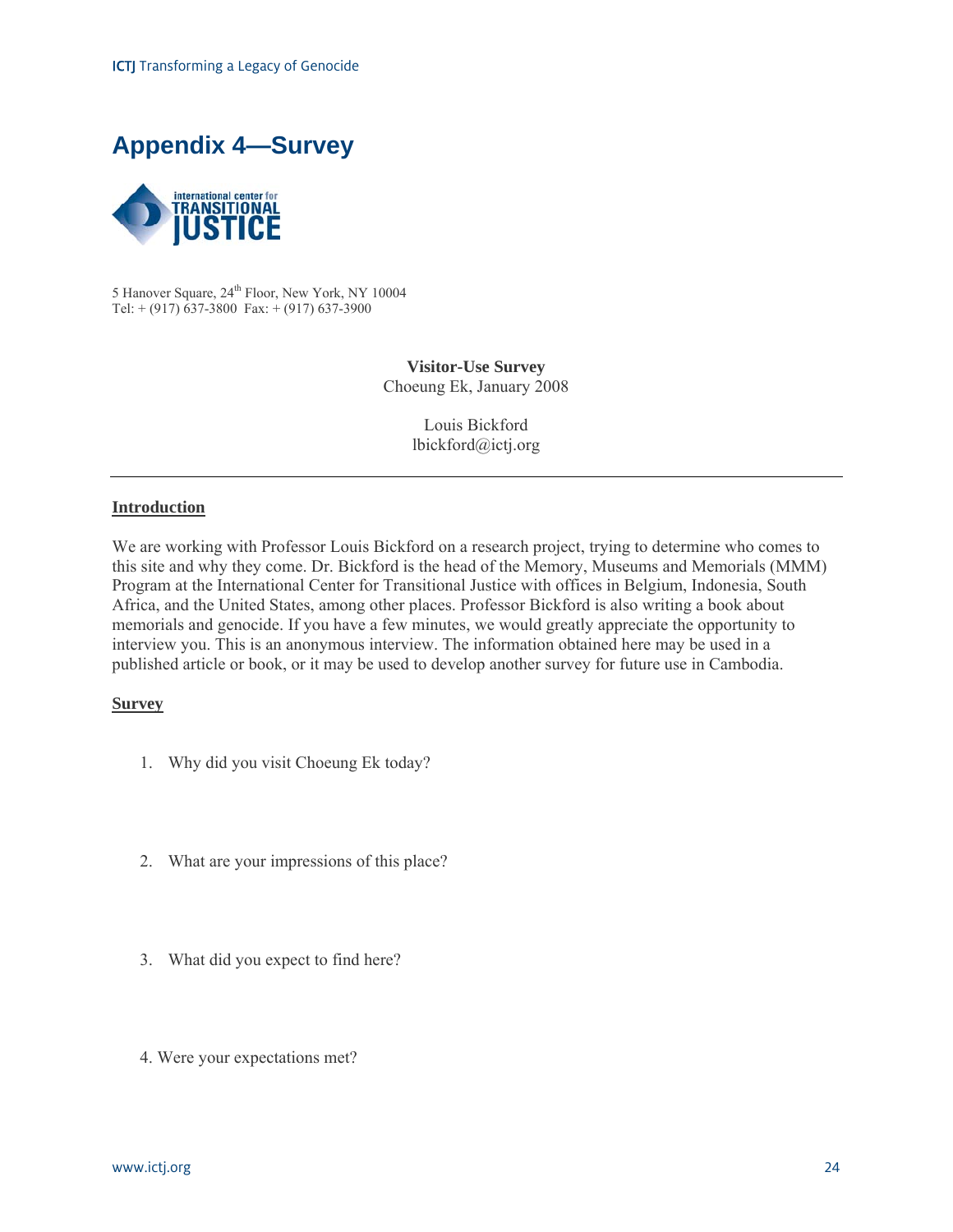#### **ICTJ** Transforming a Legacy of Genocide

- 5. What do you believe the purpose of this memorial site is?
- 6. Do you think it accomplishes that purpose?
- 7. Who do you think should come to this site?
- 8. Should schools be brought here? What ages?
- 9. Before you came, did you know anything about the history commemorated here?
- 10. While visiting the memorial, did you learn anything?
- 11. What did you learn?
- 12. Do you intend to do anything differently as a result of visiting this site?
- 13. Has coming to this place changed you in any way? Could you explain how?
- 14. If you were in charge of designing this site, would you do anything differently? Why?

(additional informational details)

- 15. How much time did you spend overall?
- 16. Did you find the site easily?